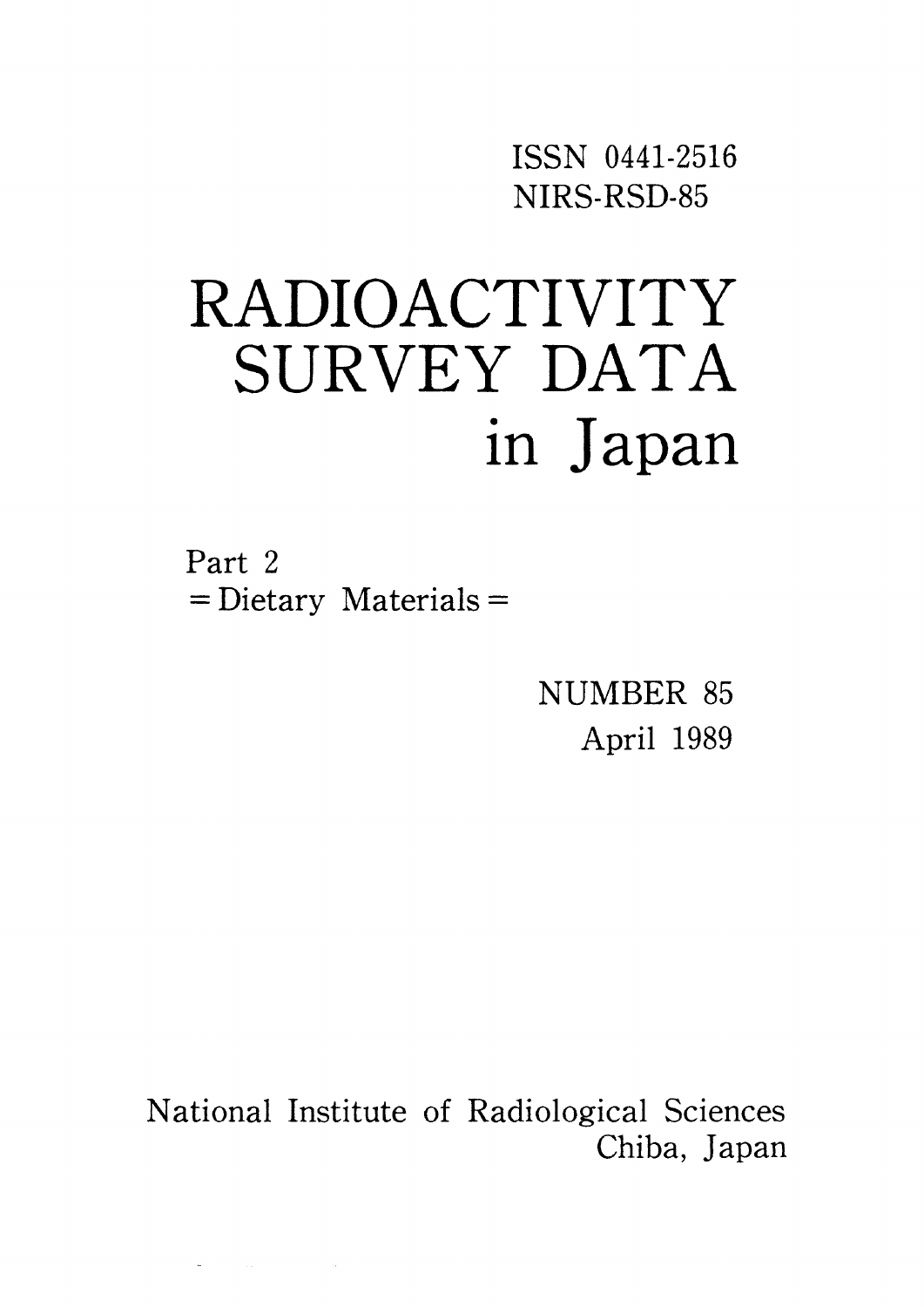## Radioactivity Survey Data in Japan

## Number 85

### April 1989 part 2

#### Contents

|                                            | 1 6 5 V |
|--------------------------------------------|---------|
| Environmental and Dietary Materials        |         |
| (Japan Chemical Analysis Center)           |         |
| 1.                                         |         |
| 2.                                         |         |
| 3.                                         |         |
| 4.                                         |         |
| 5.                                         |         |
| 6.                                         |         |
| (1)                                        |         |
|                                            |         |
| (producing districts)                      |         |
|                                            |         |
| (consuming districts)                      |         |
|                                            |         |
| (producing districts for domestic program) |         |
|                                            |         |
| (producing districts for WHO program)      |         |
|                                            |         |
| (consuming districts)                      |         |
|                                            |         |
| (producing districts)                      |         |
|                                            |         |
| (consuming districts)                      |         |
| (5)                                        |         |
| (6)                                        |         |
| (7)                                        |         |
| (8)                                        |         |
| Contents of Figure<br>7.                   |         |

Editted by National Institute of Radiological Sciences, under the supervision of Science and Technology Agency of Japanese Government.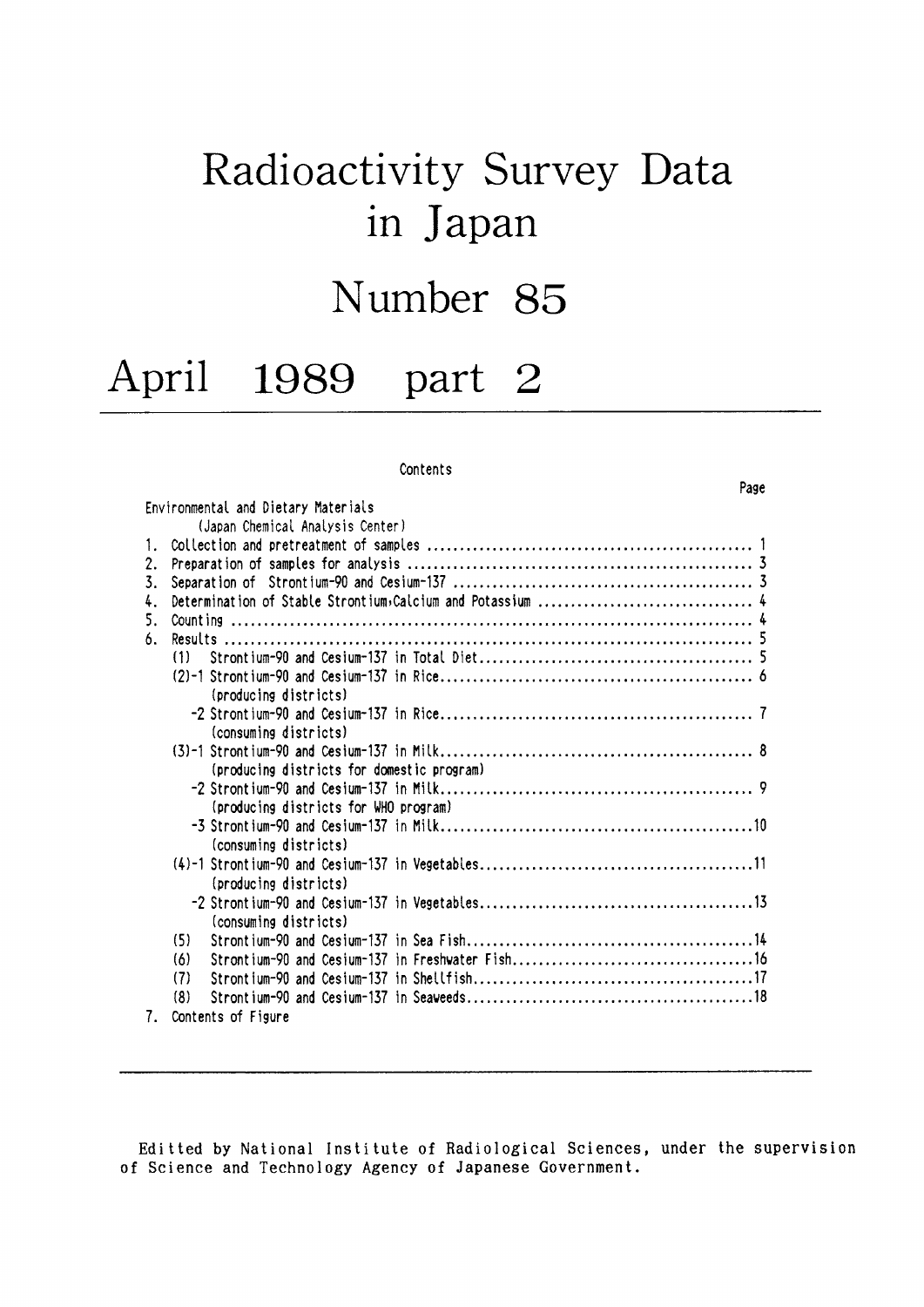Environmental and Dietary Materials\*

(Japan Chemical Analysis Center)

1 Collection and pretreatment of samples

(1) Rain and dry fallout

Rain and dry fallout was collected monthly on a sampling tray, approximately 5000 cm<sup>2</sup> in area, which was filled with water to a depth of 1 cm at the beginning of every month.

Strontium and cesium carrier solutions were added after the sample was filtered. The tray was washed with  $5 \ell$  of distilled water and the washing was combined to the filtrate.

The sample was passed through a cation exchange column  $(500 \text{ m}\ell \text{ of } 0$ ovex  $50\text{W}$  X8,  $50 \sim 100$  mesh, Na form) at a rate flow of 80  $m\ell$ /min.

#### (2) Airborne dust

Airborne dust was collected by an electrostatic precipitator or a filter air sampler for every three months at a rate of more than 3000 m<sup>3</sup> per month. The sampling was done 1 to 1.5 meters above the ground.

(3) Service water and freshwater

Service water, 100 Q each, was collected at the intake of the water-treatment plant and at the tap after water was left running for five minutes. Strontium and cesium carriers were added to the filtered water sample. The subsequent process was the same as that described in the section (1). Freshwater was treated in the same way as the service vater.

#### $(4)$  Soil

Soil was collected from the location in the spacious and flat area without past surface disturbance caused by duststorms, inflow and outflow due to precipitation, etc.. Any places located under trees in a forest, in a stony area or inside of river banks were avoided. Soil was taken from two layers of different depths, 0-5cm and 5-20cm. The soil lumps were crushed by hands and dried in a drying oven regulated 105  $\mathbb{C}$ . The soil was then passed through a 2 mm sieve to remove plant roots and pebbles.

(5) Sea vater Sea water was collected at the fixed stations where the effect of terrestrial fresh water from rivers was expected to be negligibly small. A special consideration was also given to weather conditions. The sampling was carried out when there was no rainfall for the last few days. To prevent contamination, water samples were collected at the bow of a sampling boat just before she stood still by scooping surface water using a polyethylene bucket. Immediately after the collection, the samples were acidified to a pH lower than 3 by adding concentrated hydrochloric acid in a ratio of  $1 \text{ m2}$  to  $1 \text{ } 2$  of sea water, and then stored in 20  $\ell$  polyethylene containers. The sampling equipments as well as containers were thoroughly rinsed with dilute hydrochloric acid and then with distilled water before use. Two hundred milliliters of sea water was also collected at the same stations for the determination of chlorinity.

(6) Sea sediments

Sediment was collected in the same area as that for the sea water sample, taking the following criteria into account:

- a. The depth of water exceeds 1 m at low tide.
- b. No significant sedimental movement is observed in the vicinity of concern.
- c. Mud, silt and fine sand are preferable.

A conventional sediment sampling device was used for collecting the top few centimeters of surface sediment. Approximately 4kg of the sample in wet weight was spread on a stenless steel dish after removed of the pebbles, shells and other foreign materials, and dried in a drying oven regulated at  $105 \mathbf{C}$ .

#### (7) Total diet

A full one day ordinary diet including three meals, water, tea and other in-between snacks for five persons was collected as a sample of "total diet". The sample in a large stainless steel pan was carbonized carefully by direct application of gas flame, and was transfered to a porcelain dish and then ashed at 450 °C in an electric muffle furnace.

#### $(8)$  Rice

Polished rice was collected in producing districts at the harvest and in consuming areas when new crops were first put on sale. The sample was carbonized and ashed in a porcelain dish.

Samples were sent to the Center from 32 contracted prefectures.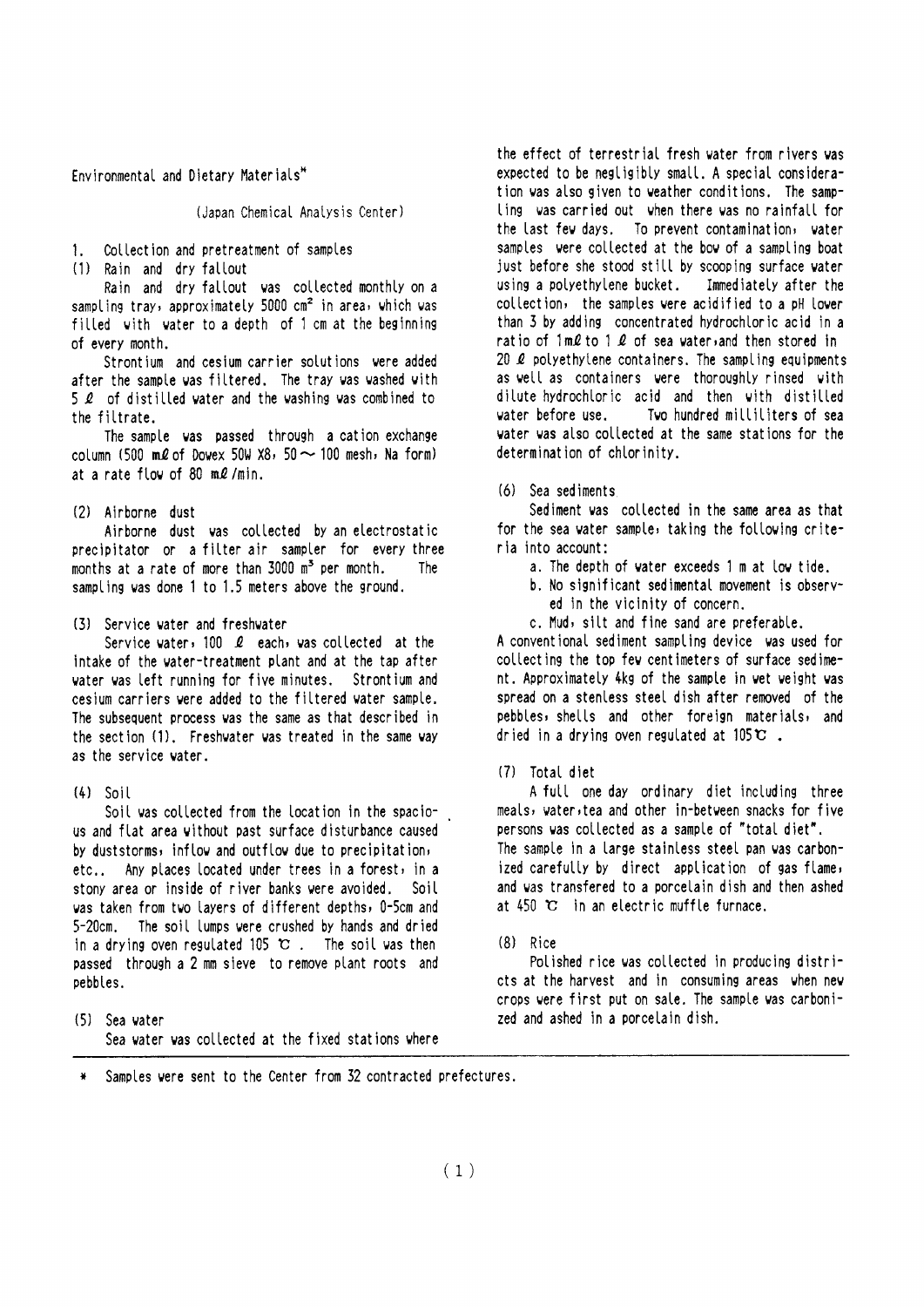#### $(9)$  Milk

Raw milk was collected in producing districts and commercial milk was purchased in consuming districts. Milk in a stainless steel pan or a porcelain dish was evaporated to dryness followed by carbonization and ashing.

#### (10) Vegetables

Spinach and Japanese radish were selected as the representatives for leaf vegetables and for non-starch roots, respectively. After removing soil, the edible part of vegetable sample was dried and carbonized in a stainless steel pan or a porcelain dish.

#### $(11)$  Tea

Five hundred grams of manufactured green tea was collected, carbonized and ashed in a stainless steel pan or a porcelain dish.

#### (12) Fish, shellfish and seaveeds

a. Sea fish and freshwater fish

Fish was rinsed with water and blotted with a filter paper. Only the edible part was used in case of larger sized fish, and the whole part was used in case of smaller ones. Each sample was weighed and placed in a stainless steel pan or a porcelain dish. After carbonized, the sample was ashed in an electric muffle furnace.

#### b. Shellfish

Approximately 4 kg of shellfish including the shells was collected or purchased. After removing the shells, it was treated in the same way as that for the sea fish.

#### c. Seaveeds

Edible seaweeds were collected and rinsed with water to remove sand and other adhering matters on the surface. These were removed of excess water, veighed dried and ashed.

Table 1 shows detailes of sample collection.

| Sample                           | Frequency of sampling                | Quantity of sample            |
|----------------------------------|--------------------------------------|-------------------------------|
| =Environmental_materials=        |                                      |                               |
| (1) Rain and dry fallout         |                                      |                               |
| 1. For domestic program          | monthly                              |                               |
| 2. For WHO program               | monthly                              |                               |
| (2) Airborne dust                | quarterly                            | $>3000$ m <sup>3</sup> /month |
| (3) Service water and freshwater |                                      |                               |
| 1. Service water (source water)  | semiyearly                           | 100 $\ell$                    |
| 2. Service water (tap water)     | semiyearly                           | 100 $\ell$                    |
| 3. Freshvater                    | yearly (fishing season)              | 100 $\ell$                    |
| $(4)$ Soil                       |                                      |                               |
| 1. $0 \sim 5$ cm                 | yearly                               | 4 kg                          |
| 2. $5 \sim 20$ cm                | yearly                               | 4 kg                          |
| (5) Sea vater                    | yearly                               | 40Q                           |
| (6) Sea sediments                | yearly                               | 4 kg                          |
| $=$ Dietary materials $=$        |                                      |                               |
| (7) Total diet                   | semiyearly                           | daily amount for 5 persons    |
| $(8)$ Rice                       |                                      |                               |
| 1. Producing districts           | yearly (harvesting season)           | 5 kg (polished rice)          |
| 2. Consuming districts           | yearly (harvesting season)           | 5 kg (polished rice)          |
| $(9)$ Milk                       |                                      |                               |
| 1. Producing districts for       | quarterly (February, May, August and | 3Q                            |
| WHO program                      | November)                            |                               |
| 2. Producing districts for       | semiyearly (February and August)     | 3Q                            |
| domestic program                 |                                      |                               |

Table 1 Details of sample collection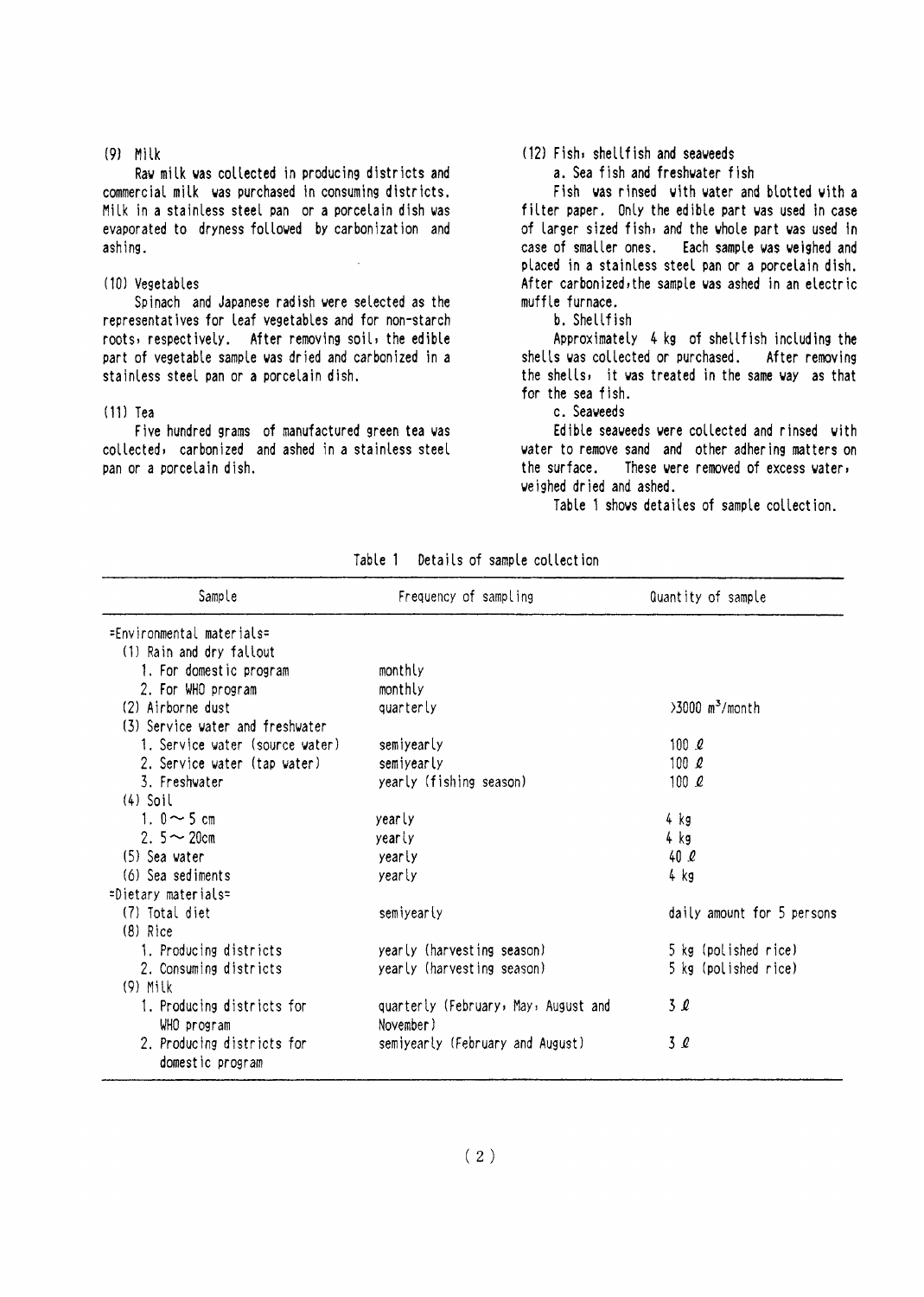| Sample                            | Frequency of sampling                | Quantity of sample      |  |  |
|-----------------------------------|--------------------------------------|-------------------------|--|--|
| 3. Consuming districts            | semiyearly (February and August)     | 3 l                     |  |  |
| 4. Powdered milk                  | semiyearly (April and October)       | $2 \sim 3$ kg           |  |  |
| (10) Vegetables                   |                                      |                         |  |  |
| 1. Producing districts            | yearly (harvesting season)           | 4 kg                    |  |  |
| 2. Consuming districts            | yearly (harvesting season)           | $4$ $kg$                |  |  |
| $(11)$ Tea                        | yearly (the first harvesting season) | 500g (manufactured tea) |  |  |
| (12) Fish, shellfish and seaweeds |                                      |                         |  |  |
| 1. Sea fish                       | yearly (fishing season)              | 4 kg                    |  |  |
| 2. Freshvater fish                | yearly (fishing season)              | 4 kg                    |  |  |
| 3. Shellfish                      | yearly (fishing season)              | 4 kg                    |  |  |
| 4. Seaweeds                       | yearly (fishing season)              | $2 \sim 3$ kg           |  |  |

- $2<sub>1</sub>$ Preparation of samples for analysis
- (1) Rain, service water and freshwater

Strontium and cesium were eluted with hydrochloric acid from the cation exchange column. The residue of rain sample on the filter paper was ashed in an electric muffle furnace and the ash was dissolved in hydrochloric acid. The insoluble part was filtered and uashed The filtrate and the washings were combined to the previous eluate and used for radiochemical analysis.

#### (2) Soil and Sea sediment

Dried soil was crushed to smaller ones than 0.25 mm in size by a crusher. The sieved sample was ashed in an electric muffle furnace regulated at  $450 \, \mathrm{C}$  . The sample was then heated with hydrochloric acid, strontium and cesium carrier solutions and the mixture was heated. The insoluble constituent was filtered off and washed with water.

The dried sample was crushed to smaller ones than 0.25 mm by a crushing machine. The further preparation of the sample was the same as that described in the section  $2-(2)$ .

#### $(3)$  Rice

The ashed sample was pulverized with a porcelain mortar and passed through a 0.35 mm sieve. The sieved sample to which both strontium and cesium carriers were added, was digested with nitric acid by heating. After the sample was heated again with nitric acid to dryness, strontium and cesium were extracted with hydr-

ochloric acid and water. The insoluble constituent was filtered and washed. The filtrate and washings were combined for subsequent radiochemical analysis.

(4) Airborne dust, diet, milk, vegetables, fish and shellfish, seaveeds, tea and others

These ashed samples were treated with the same procedure as that described in the section 2-(4).

- Separation of strontium-90 and cesium-137  $\mathbf{z}$
- (1) Strontium-90

Sample solutions, prepared as in the foregoing sections 2-(1) through 2-(4), were neutralized with sodium hydroxide. After sodium carbonate was added, the precipitate of strontium and calcium carbonates was separated. The supernatant solution was retained for cesium-137 determination. The carbonates vere dissolved in hydrochtoric acid and strontium and catoium were precipitated as oxalates. The precipitate was dissolved in nitric acid and strontium was separated from calcium by successive fuming nitric acid separation. Iron scavenge was made after addition of ferric iron carrier followed by barium chromate separation after addition of barium carrier to remove radium, its daughters and lead. Strontium was recovered as carbonate, and the precipitate was dried and weighed to determine strontium recovery. The strontjum carbonate was dissolved in hydrochloric acid and iron carrier was added. The solution was allowed to stand for two weeks for strontium-90 and yttrium-90 to attain equilibrium. Yttrium-90 was coprecipitated with ferric hydroxide and the precipitate was filtered off, washed and counted.

 $(2)$  Cesium-137

The supernatant separated from the strontium fraction was acidified with hydrochloric acid. While stirring, cesium was adsorbed on the ammonium molyb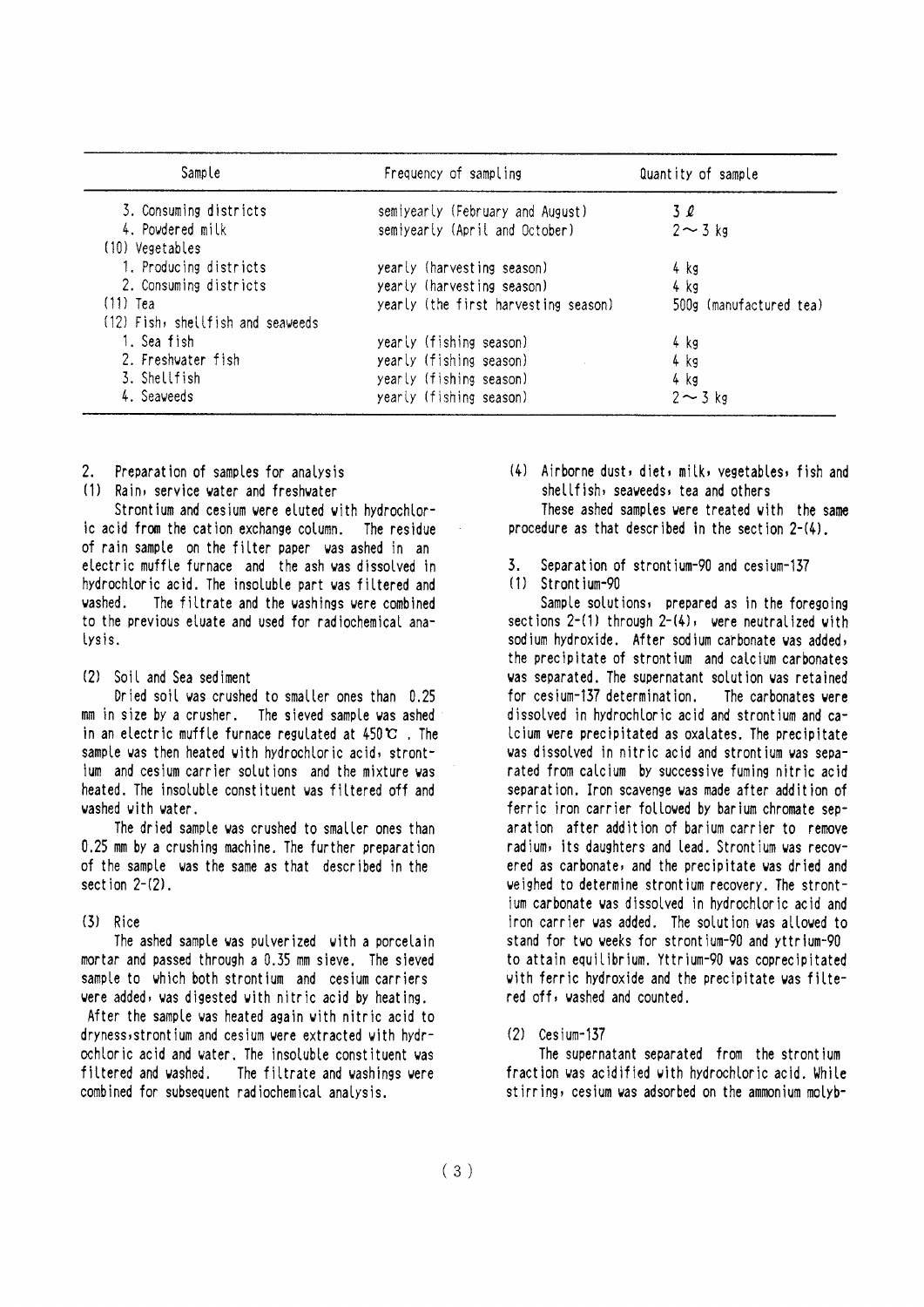dophosphate added.

After filtered off and washed with hydrochlotric acid the precipitate was dissolved in 2.5N sodium hydroxide solution. The solution was adjusted to pH 8.2 with hydrochloric acid and allowed to cool. Resultant molybdenum hydroxide which separated out in the solution, was filtered off and washed with water. FDTA use added to the filtrate and washings. Cesium and rubidium were adsorbed on a cation exchange column and cesium was separated from rubidium by eluting with hydrochloric acid.

The eluate was evaporated to dryness and was dissolved. The solution was filtered. Chloroplatinic acid was added to precipitate cesium. The precipitate was filtered onto a tared paper using a demountable filter and washed with water and then ethanol. After drying, the chemical yield of cesium was determined by weighing the precipitate. Cesium-137 radioactivity was measured for this precipitate.

Determination of stable strontium, calcium and  $\mathbf{L}$ **notaccium** 

A weighed amount of soil or sea sediment was heated in a electric muffle furnace at  $450 \text{ °C}$  and then

treated with hydrochloric acid for extraction. A weighed aliguot of ashed samples of total diet, vegetables, milk, fish, shellfish or seaveeds was digested with hydrofluoric acid and nitric acid. The extract was made up to an appropriate volume with dilute hydrochloric acid. The sample solution was analyzed for calcium by titration with standard potassium permanganate solution after separating calcium as oxalate. Atomic absorption spectroscopy was applied when appropriate. Stable strontium and potassium were determined by atomic absorption and flame emission spectrometry, respectively.

5. Count ing

After the radiochemical separation the mounted precipitates were counted for activity using low background beta counters normally for 60 to 90 min. Net sample counting rates vere corrected for counter efficiency, recovery, self-absorption and decay to obtain the content of strontium-90 and cesium-137 per sample aliquot. From the results, concentrations of these nuclides in the original samples were calculated.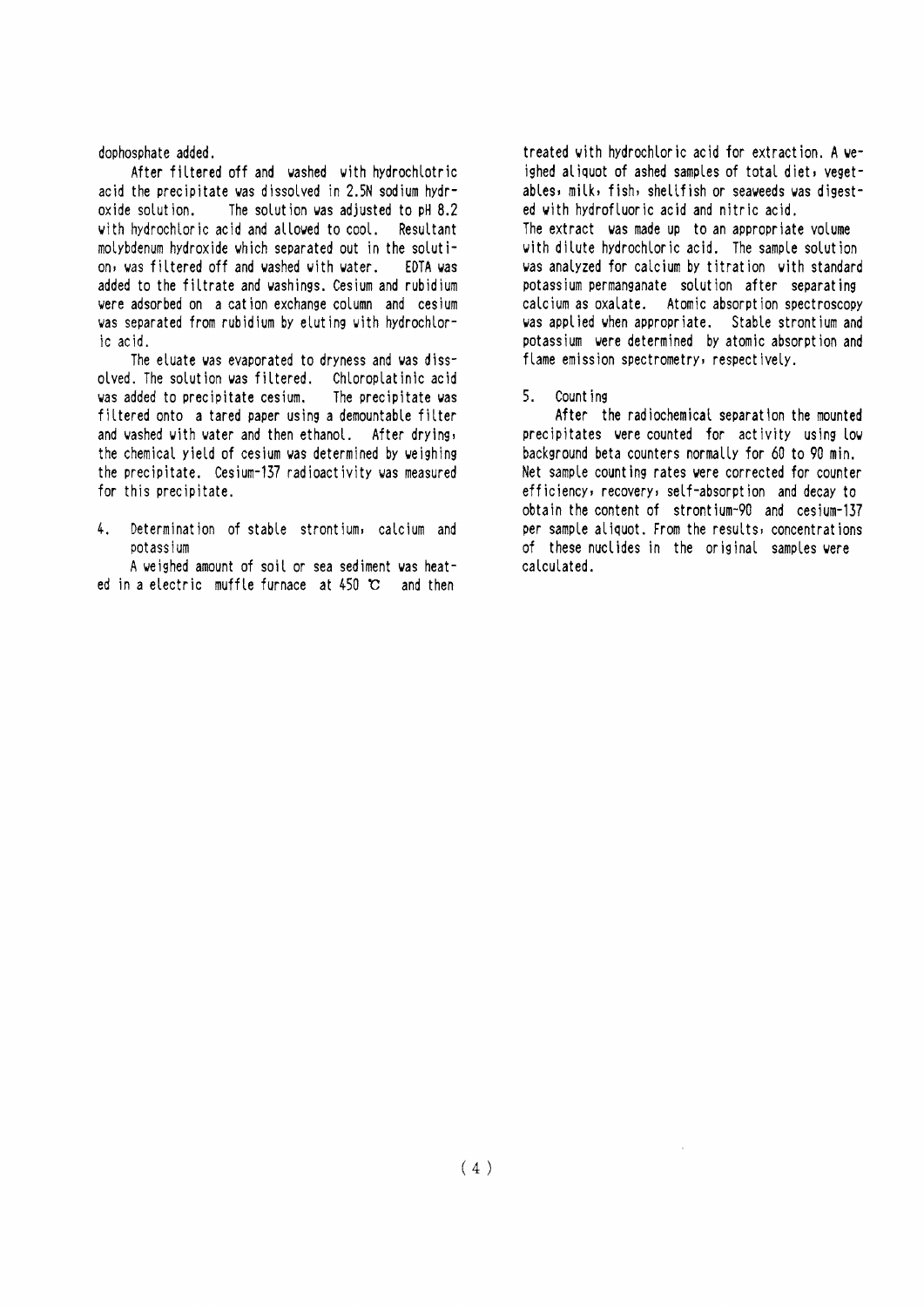- 6. Results
- (1) Strontium-90 and Cesium-137in Total Diet (from Nov. 1987 to Jun. 1988)

-continued from NO. 83 of this publication-

| Table (1): Strontium-90 and Cesium-137 in Total Diet |  |
|------------------------------------------------------|--|
|------------------------------------------------------|--|

|                     | Ash  | Ca                                | $\bf K$          | $\cdot$ $\cdot$  |                |                  | 137Cs           |
|---------------------|------|-----------------------------------|------------------|------------------|----------------|------------------|-----------------|
| Location            |      | $(g/p \cdot d)$ (mg/p $\cdot d$ ) | $(mg/p \cdot d)$ | $(pCi/p\cdot d)$ | S.U.           | $(pCi/p\cdot d)$ | C.U.            |
| November, 1987      |      |                                   |                  |                  |                |                  |                 |
| Hiratsuka, KANAGAWA | 16.5 | 607                               | 1890             | $2.4 \pm 0.31$   | $3.9 \pm 0.52$ | $2.5 \pm 0.25$   | $1.3 \pm 0.13$  |
| Nagoya, AICHI       | 17.0 | 1150                              | 2510             | $2.7 \pm 0.36$   | $2.3 \pm 0.31$ | $3.3 \pm 0.31$   | $1.3 \pm 0.12$  |
| December, 1987      |      |                                   |                  |                  |                |                  |                 |
| Aomori, AOMORI      | 19.2 | 550                               | 2160             | $2.9 \pm 0.36$   | $5.2 \pm 0.66$ | $2.8 \pm 0.29$   | $1.3 \pm 0.13$  |
| Tokyo, TOKYO        | 9.83 | 258                               | 981              | $1.5 \pm 0.33$   | $6 \pm 1.3$    | $0.8 \pm 0.20$   | $0.8 \pm 0.20$  |
| Nagano, NAGANO      | 18.3 | 681                               | 2410             | $3.1 \pm 0.36$   | $4.5 \pm 0.52$ | $9.8 \pm 0.48$   | $4.1 \pm 0.20$  |
| Kyoto, KYOTO        | 19.4 | 956                               | 2360             | $2.8 \pm 0.38$   | $2.9 \pm 0.40$ | $4.7 \pm 0.35$   | $2.0 \pm 0.15$  |
| January, 1988       |      |                                   |                  |                  |                |                  |                 |
| Naha, OKINAWA       | 15.7 | 505                               | 2150             | $0.8 \pm 0.26$   | $1.6 \pm 0.51$ | $24 \pm 0.7$     | $\pm$ 0.3<br>11 |
| February, 1988      |      |                                   |                  |                  |                |                  |                 |
| Toyama, TOYAMA      | 15.6 | 730                               | 1990             | $1.5 \pm 0.26$   | $2.0 \pm 0.35$ | $3.8 \pm 0.28$   | $1.9 \pm 0.14$  |
| Kouhu, YAMANASHI    | 18.0 | 630                               | 2540             | $2.3 \pm 0.32$   | $3.6 \pm 0.51$ | $6.8 \pm 0.40$   | $2.7 \pm 0.16$  |
| Ooita, OOITA        | 16.5 | 512                               | 2260             | $1.9 \pm 0.32$   | $3.8 \pm 0.63$ | $2.4 \pm 0.25$   | $1.1 \pm 0.11$  |
| March, 1988         |      |                                   |                  |                  |                |                  |                 |
| Morioka, IWATE      | 15.1 | 500                               | 2330             | $2.3 \pm 0.30$   | $4.7 \pm 0.60$ | $4.6 \pm 0.32$   | $2.0 \pm 0.14$  |
| Utsunomiya, TOCHIGI | 20.2 | 557                               | 2480             | $2.4 \pm 0.35$   | $4.3 \pm 0.62$ | $5.7 \pm 0.39$   | $2.3 \pm 0.16$  |
| June, 1988          |      |                                   |                  |                  |                |                  |                 |
| Yamagata, YAMAGATA  | 13.2 | 523                               | 1580             | $2.3 \pm 0.32$   | $4.3 \pm 0.62$ | $3.6 \pm 0.30$   | $2.3 \pm 0.19$  |
| Fukui, FUKUI        | 15.1 | 1170                              | 1550             | $2.1 \pm 0.33$   | $1.8 \pm 0.28$ | $1.6 \pm 0.25$   | $1.0 \pm 0.16$  |
| Kakogawa, HYOGO     | 14.9 | 762                               | 1910             | $1.4 \pm 0.32$   | $1.8 \pm 0.42$ | $1.3 \pm 0.23$   | $0.7 \pm 0.12$  |

 $\mathcal{A}=\mathcal{A}$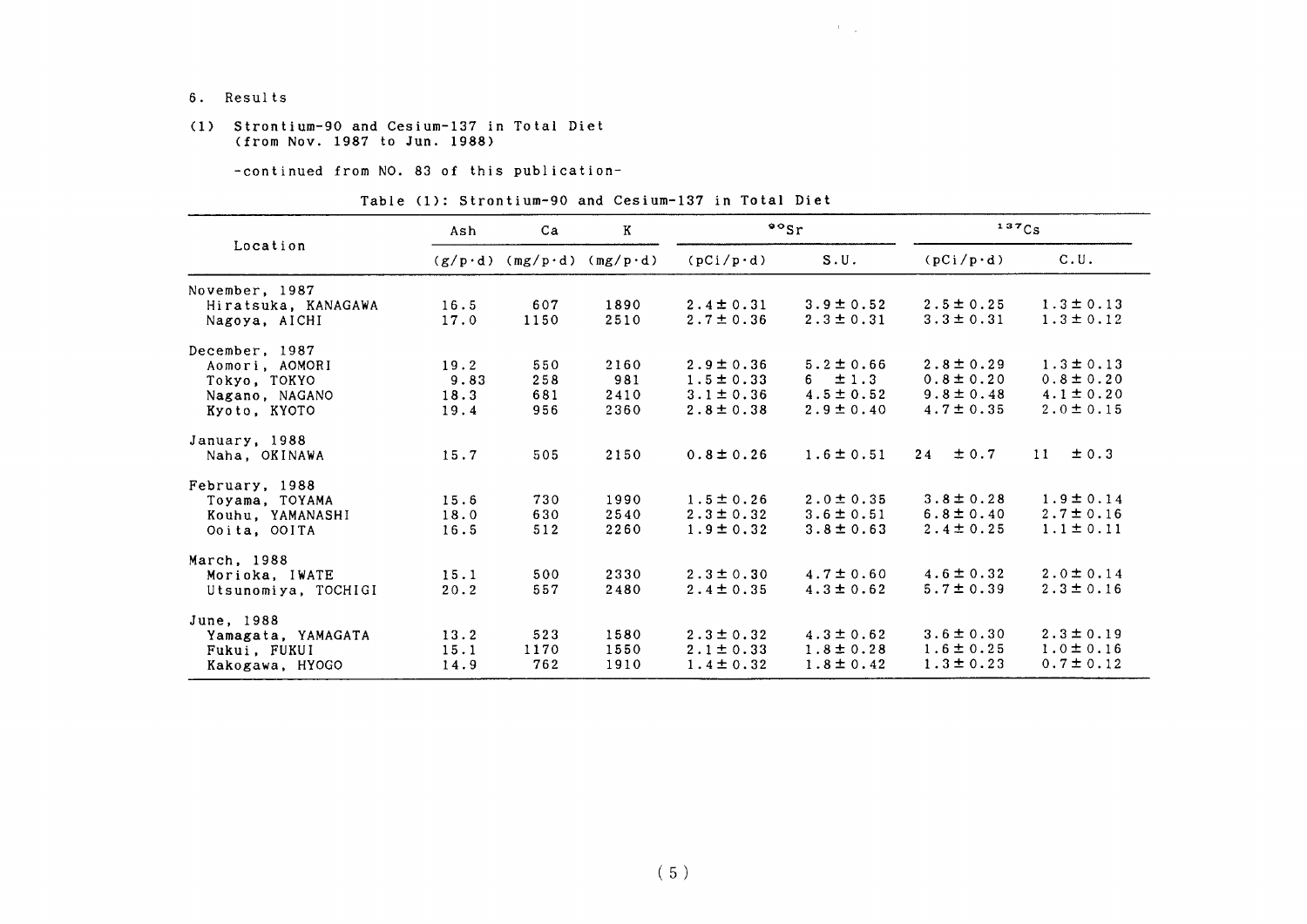#### (2)-1 Strontium-90 and Cesium-137in Rice(producing districts) (from Sep.1987 to Feb.1988)

-COntinued from NO.83 0f this publication-

 $\sim 10^{11}$ 

| Table (2)-1: Strontium-90 and Cesium-137 in Rice |  |  |  |
|--------------------------------------------------|--|--|--|
|                                                  |  |  |  |

|                                                                     | Component |                      |      | $\frac{90}{5}$ |              | $137C_S$        |                 |  |
|---------------------------------------------------------------------|-----------|----------------------|------|----------------|--------------|-----------------|-----------------|--|
| Location                                                            | Ash(x)    | $Ca(g/Kg)$ $K(g/Kg)$ |      | pCi/Kg         | S.U.         | pCi/Kg          | C.U.            |  |
| September, 1987<br>Utsunomiya, TOCHIGI                              | 0.813     | 0.045                | 1.45 | $0.4 \pm 0.22$ | $10 \pm 4.8$ | $0.7 \pm 0.18$  | $0.5 \pm 0.12$  |  |
| December, 1987<br>Kosugi-machi, TOYAMA                              | 0.661     | 0.058                | 1.12 | $0.6 \pm 0.23$ | $11 \pm 4.0$ | $0.7 \pm 0.17$  | $0.6 \pm 0.15$  |  |
| February, 1988<br>Takisawa-mura, IWATE<br>Nagasaka-machi, YAMANASHI | 0.510     | 0.045                | 1.05 | $0.4 \pm 0.26$ | $10 \pm 5.8$ | 12<br>$\pm 0.5$ | 12<br>$\pm$ 0.5 |  |
|                                                                     | 0.663     | 0.048                | 1.13 | $0.0 \pm 0.24$ | $0 \pm 4.9$  | $0.6 \pm 0.19$  | 0.6 $\pm$ 0.17  |  |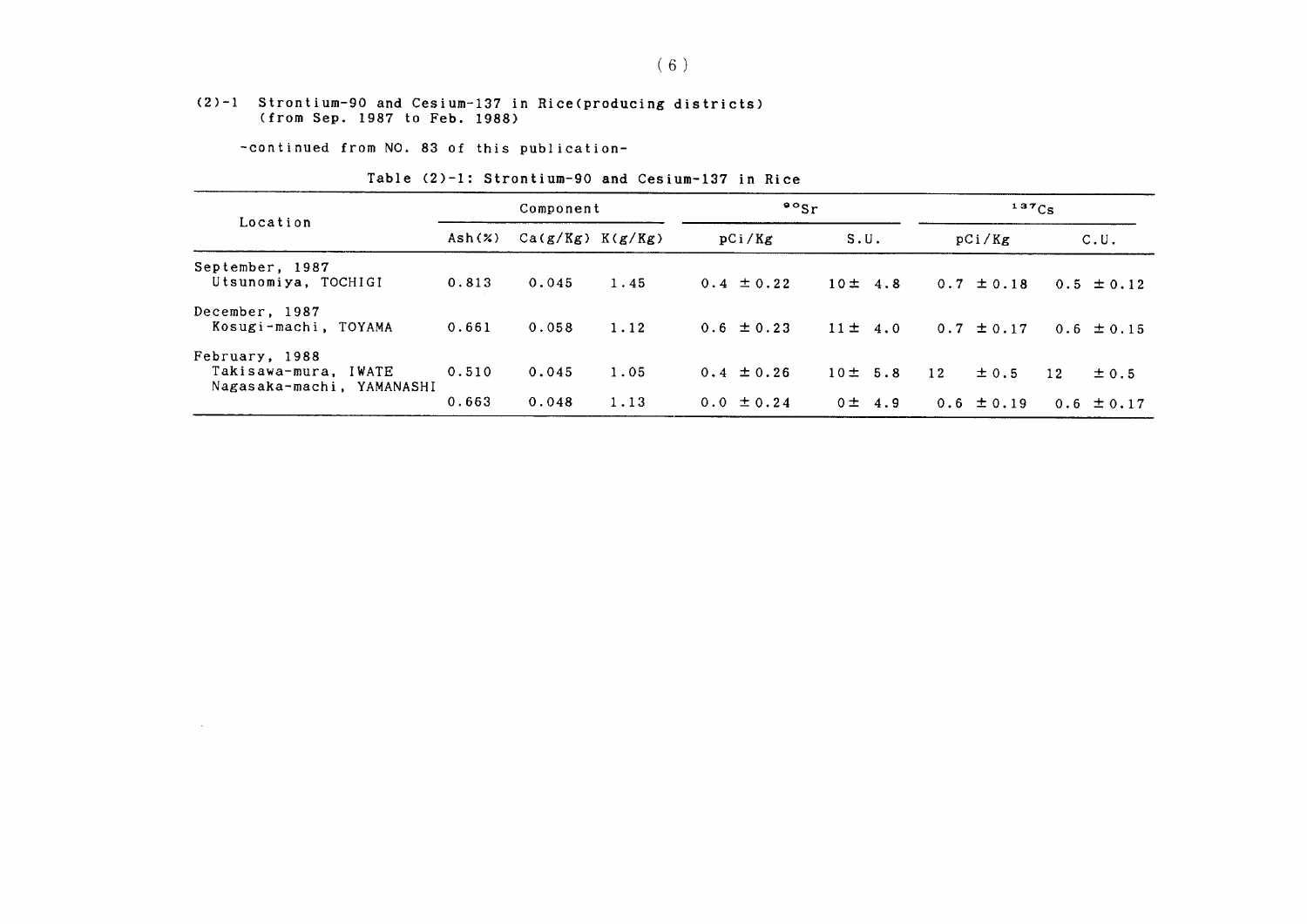#### (2)-2 Strontium-90 and Cesium-137in Rice(COnSuming districts) (from Nov. 1987 to Jan. 1988)

-continued from NO. 83 of this publication-

|                                     | Component |                      |       | $\cdot$ $\cdot$ $\cdot$ |             | $137C_S$                      |                |
|-------------------------------------|-----------|----------------------|-------|-------------------------|-------------|-------------------------------|----------------|
| Location                            | Ash(%)    | $Ca(g/Kg)$ $K(g/Kg)$ |       | pCi/Kg                  | S.U.        | pCi/Kg                        | C.U.           |
| November, 1987<br>Kyoto, KYOTO      | 0.545     | 0.041                | 1.00  | $0.0 \pm 0.21$          | 0± 5.1      | $0.1 \pm 0.12$ $0.1 \pm 0.12$ |                |
| January, 1988<br>Nagasaki, NAGASAKI | 0.467     | 0.044                | 0.807 | $0.04 \pm 0.21$         | $1 \pm 4.9$ | $0.8 \pm 0.18$                | $1.0 \pm 0.22$ |

Table (2)-2: Strontium-90 and Cesium-137 in Rice

 $\sim 10^{-11}$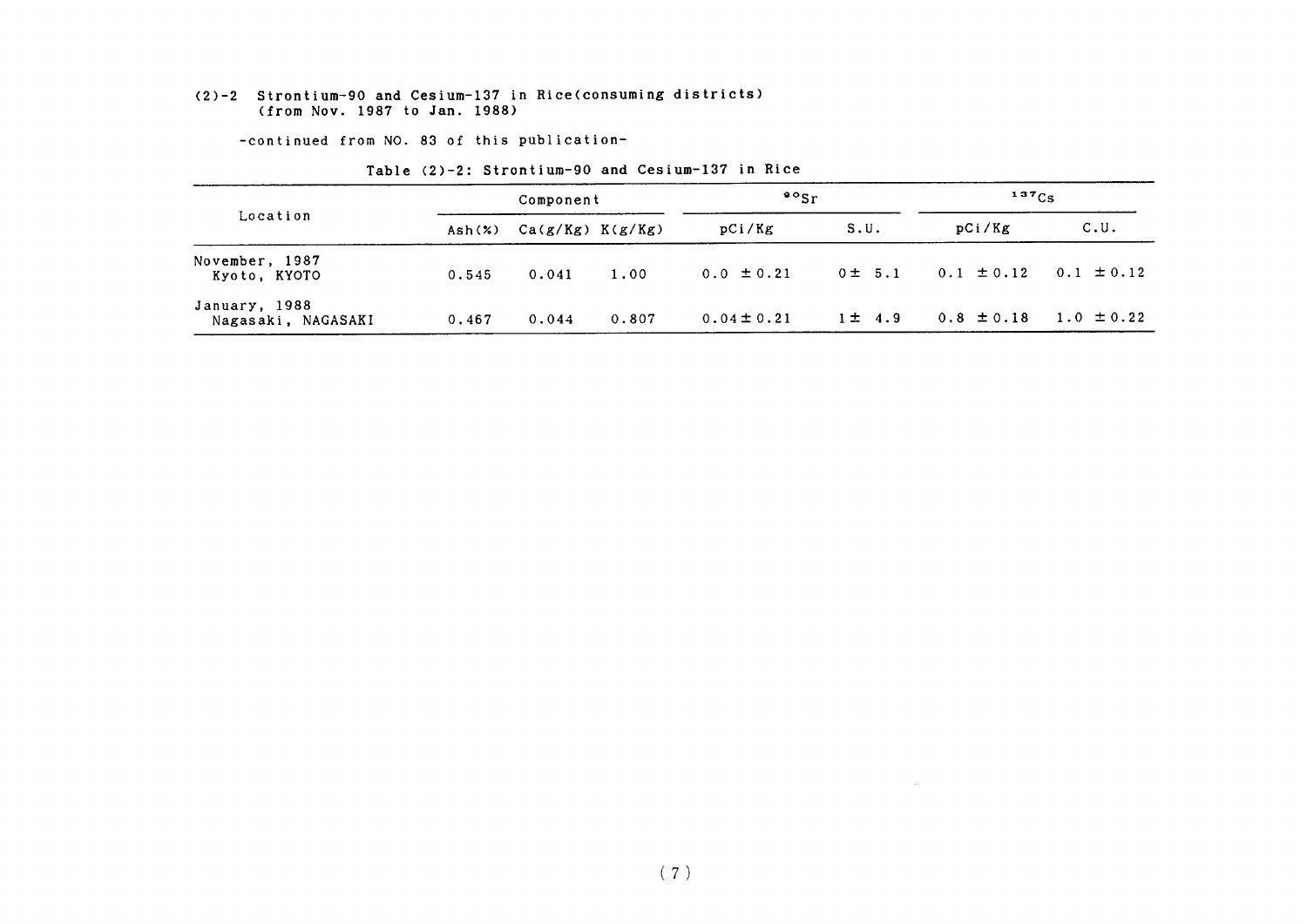#### (3)-1 Strontium-90 and Cesium-137in Milk(producing districts for domestic program) (from Feb.1988 to Mar.1988)

-COntinued from NO.83 0f this publication-

#### Table (3)-1: Strontium-90 and Cesium-137 in Milk

|                            | Component                                       |      |      |                | $\frac{80}{5}$ | $137C_S$       |                |
|----------------------------|-------------------------------------------------|------|------|----------------|----------------|----------------|----------------|
| Location                   | Ash $(g / \ell)$ Ca $(g / \ell)$ K $(g / \ell)$ |      |      | pCi/2          | S.U.           | pCi / l        | C.U.           |
| February, 1988             |                                                 |      |      |                |                |                |                |
| Aomori, AOMORI             | 7.49                                            | 1.19 | 1.67 | $1.3 \pm 0.21$ | $1.1 \pm 0.18$ | $2.1 \pm 0.21$ | $1.2 \pm 0.13$ |
| Takisawa-mura, IWATE       | 7.38                                            | 1.31 | 1.73 | $0.9 \pm 0.20$ | $0.7 \pm 0.15$ | $4.6 \pm 0.30$ | $2.7 \pm 0.17$ |
| Mito, IBARAGI              | 7.80                                            | 1.21 | 1.57 | $0.7 \pm 0.19$ | $0.6 \pm 0.16$ | $0.7 \pm 0.14$ | $0.5 \pm 0.09$ |
| Nishinasuno-machi, TOCHIGI |                                                 |      |      |                |                |                |                |
|                            | 7.52                                            | 1.14 | 1.79 | $1.5 \pm 0.23$ | $1.3 \pm 0.20$ | $3.3 \pm 0.26$ | $1.8 \pm 0.15$ |
| Tonami, TOYAMA             | 7.51                                            | 1.26 | 1.61 | $0.9 \pm 0.22$ | $0.7 \pm 0.18$ | $1.8 \pm 0.21$ | $1.1 \pm 0.13$ |
| Oshimizu-machi, ISHIKAWA   | 6.89                                            | 1.06 | 1.41 | $1.0 \pm 0.20$ | $0.9 \pm 0.18$ | $2.3 \pm 0.19$ | $1.7 \pm 0.14$ |
| Mihara-machi, HYOGO        | 7.51                                            | 1.19 | 1.53 | $1.1 \pm 0.21$ | $0.9 \pm 0.18$ | $1.1 \pm 0.15$ | $0.7 \pm 0.10$ |
| Matsuyama, EHIME           | 7.49                                            | 1.19 | 1.57 | $0.4 \pm 0.19$ | $0.4 \pm 0.16$ | $1.0 \pm 0.19$ | $0.6 \pm 0.12$ |
| Kujuu-machi, OOITA         | 8.84                                            | 1.35 | 2.03 | $1.1 \pm 0.26$ | $0.8 \pm 0.19$ | $6.0 \pm 0.33$ | $3.0 \pm 0.16$ |
| March, 1988                |                                                 |      |      |                |                |                |                |
| Takane-machi, YAMANASHI    | 7.05                                            | 1.08 | 1.59 | $0.9 \pm 0.28$ | $0.8 \pm 0.26$ | $1.2 \pm 0.22$ | $0.8 \pm 0.14$ |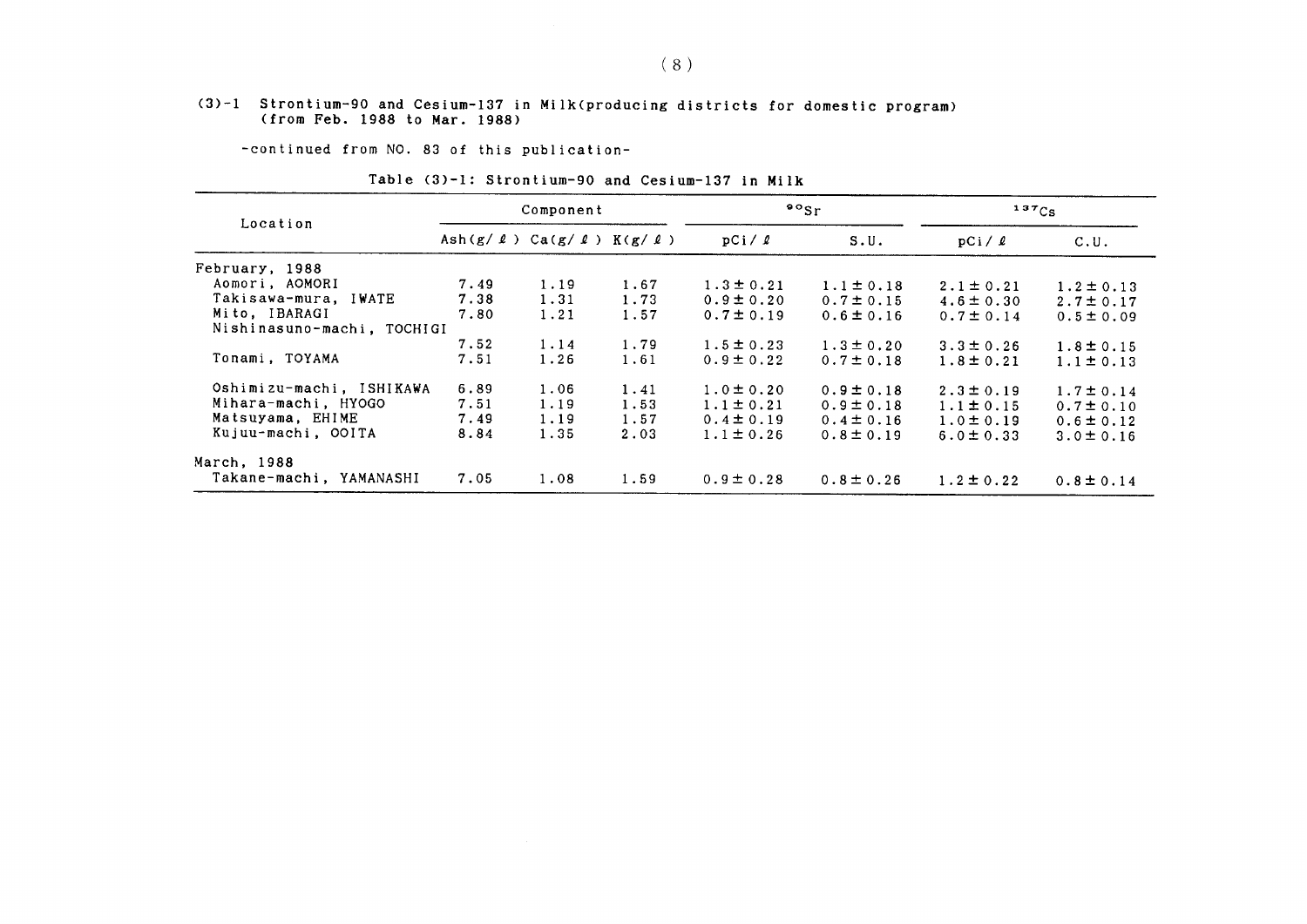#### (3)-2 Strontium-90 and Cesium-137in Milk(producing districts for WHO program) (from Nov. 1987 to May 1988)

一COntinued from NO.83 0f this publication-

|                           | Component                                       |       |      |                | $\frac{80}{5}$ | $137C_S$        |                |
|---------------------------|-------------------------------------------------|-------|------|----------------|----------------|-----------------|----------------|
| Location                  | Ash $(g / \ell)$ Ca $(g / \ell)$ K $(g / \ell)$ |       |      | pCi/2          | S.U.           | pCi/2           | C.U.           |
| November, 1987            |                                                 |       |      |                |                |                 |                |
| Kajiki-machi, KAGOSHIMA   | 8.50                                            | 1.28  | 1.74 | $1.0 \pm 0.27$ | $0.8 \pm 0.21$ | $2.5 \pm 0.27$  | $1.4 \pm 0.15$ |
| February, 1988            |                                                 |       |      |                |                |                 |                |
| Sapporo, HOKKAIDO         | 7.66                                            | 1.18  | 1.64 | $1.6 \pm 0.22$ | $1.3 \pm 0.19$ | $3.9 \pm 0.26$  | $2.4 \pm 0.16$ |
| Hachijo-Island, TOKYO     | 7.40                                            | 1.22  | 1.51 | $3.5 \pm 0.29$ | $2.9 \pm 0.24$ | $14 \pm 0.5$    | $9.2 \pm 0.30$ |
| Nishikawa-machi, NIIGATA  | 7.40                                            | 1.18  | 1.59 | $0.5 \pm 0.18$ | $0.4 \pm 0.15$ | $0.9 \pm 0.17$  | $0.6 \pm 0.10$ |
| Katsuyama, FUKUI          | 7.36                                            | 1.14  | 1.52 | $0.6 \pm 0.18$ | $0.5 \pm 0.16$ | $3.9 \pm 0.25$  | $2.6 \pm 0.17$ |
| Kochi, KOCHI              | 7.30                                            | 1.08  | 1.54 | $2.2 \pm 0.28$ | $2.0 \pm 0.26$ | $2.1 \pm 0.24$  | $1.4 \pm 0.15$ |
| Fukuma-machi, FUKUOKA     | 8.11                                            | 1.20  | 1.74 | $0.3 \pm 0.22$ | $0.3 \pm 0.19$ | $2.7 \pm 0.28$  | $1.5 \pm 0.16$ |
| Kajiki-machi, KAGOSHIMA   | 7.45                                            | 1.10  | 1.59 | $0.7 \pm 0.21$ | $0.6 \pm 0.19$ | $1.1 \pm 0.16$  | $0.7 \pm 0.10$ |
| April, 1988               |                                                 |       |      |                |                |                 |                |
| Hikawa, SHIMANE           | 7.17                                            | 0.980 | 1.80 | $1.7 \pm 0.24$ | $1.7 \pm 0.25$ | $1.3 \pm 0.18$  | $0.7 \pm 0.10$ |
| May, 1988                 |                                                 |       |      |                |                |                 |                |
| Sapporo, HOKKAIDO         | 7.05                                            | 1.07  | 1.58 | $1.3 \pm 0.26$ | $1.3 \pm 0.24$ | $3.4 \pm 0.24$  | $2.1 \pm 0.15$ |
| Hachijo-Island, TOKYO     | 7.61                                            | 1.22  | 1.50 | $3.2 \pm 0.31$ | $2.6 \pm 0.25$ | $\pm 0.6$<br>21 | $14 \pm 0.4$   |
| Nose-machi, OSAKA         | 7.52                                            | 1.12  | 1.59 | $0.6 \pm 0.20$ | $0.5 \pm 0.18$ | $0.8 \pm 0.16$  | $0.5 \pm 0.10$ |
| Takamiya-machi, HIROSHIMA | 6.80                                            | 1.04  | 1.47 | $0.7 \pm 0.21$ | $0.6 \pm 0.20$ | $1.3 \pm 0.18$  | $0.9 \pm 0.12$ |
| Kochi, KOCHI              | 7.29                                            | 1.12  | 1.53 | $1.7 \pm 0.27$ | $1.5 \pm 0.24$ | $1.6 \pm 0.19$  | $1.0 \pm 0.12$ |
| Fukuma-machi, FUKUOKA     | 7.13                                            | 1.05  | 1.62 | $0.7 \pm 0.21$ | $0.6 \pm 0.20$ | $1.3 \pm 0.17$  | $0.8 \pm 0.10$ |

#### Table (3)-2: Strontium-90 and Cesium-137 in Milk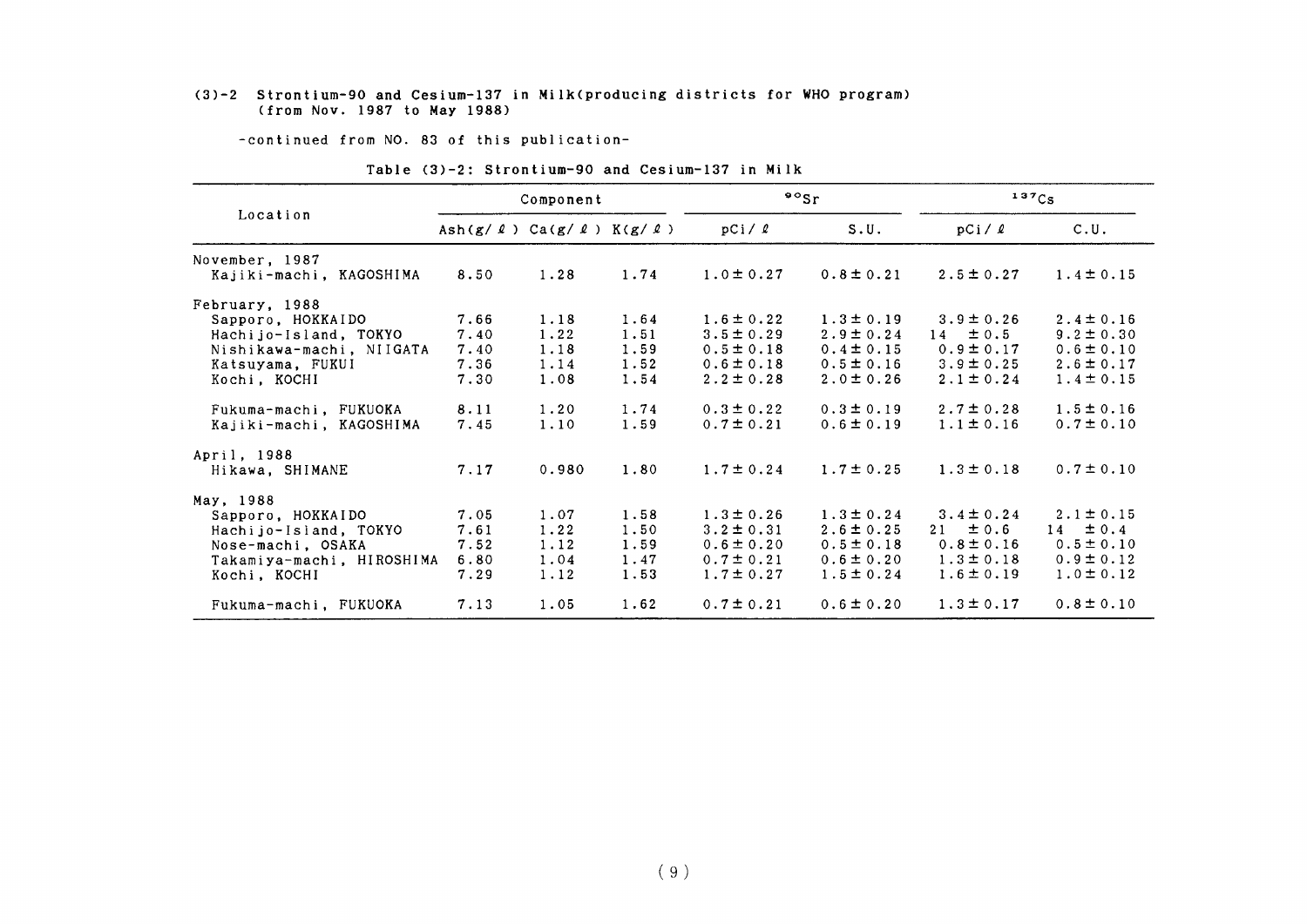#### (3)-3 Strontium-90 and Cesium-137in Milk(COnSuming districts) (from Jan. 1988 to May 1988)

-COntinued from NO.83 0f this publication-

#### Table (3)-3: Strontium-90 and Cesium-137 in Milk

|                          | Component                                    |       |      |                | $\frac{90}{s}$ | 137Cs          |                |  |
|--------------------------|----------------------------------------------|-------|------|----------------|----------------|----------------|----------------|--|
| Location                 | Ash(g/ $\ell$ ) Ca(g/ $\ell$ ) K(g/ $\ell$ ) |       |      | pCi / l        | S.U.           | pCi/2          | C.U.           |  |
| January, 1988            |                                              |       |      |                |                |                |                |  |
| Yonagusuku-mura, OKINAWA | 7.27                                         | 1.09  | 1.63 | $0.6 \pm 0.20$ | $0.5 \pm 0.18$ | $0.4 \pm 0.11$ | $0.3 \pm 0.07$ |  |
| February, 1988           |                                              |       |      |                |                |                |                |  |
| Sapporo, HOKKAIDO        | 7.56                                         | 1.14  | 1.59 | $1.5 \pm 0.22$ | $1.3 \pm 0.19$ | $3.3 \pm 0.24$ | $2.1 \pm 0.15$ |  |
| Yamagata, YAMAGATA       | 6.89                                         | 1.04  | 1.48 | $0.7 \pm 0.17$ | $0.7 \pm 0.16$ | $1.8 \pm 0.17$ | $1.2 \pm 0.12$ |  |
| Fukushima, FUKUSHIMA     | 7.43                                         | 1.15  | 1.59 | $0.8 \pm 0.22$ | $0.7 \pm 0.19$ | $0.9 \pm 0.15$ | $0.6 \pm 0.10$ |  |
| Shinjuku, TOKYO          | 7.04                                         | 1.08  | 1.49 | $1.8 \pm 0.23$ | $1.7 \pm 0.21$ | $4.5 \pm 0.26$ | $3.0 \pm 0.18$ |  |
| Yokohama, KANAGAWA       | 7.17                                         | 1.07  | 1.61 | $0.8 \pm 0.19$ | $0.7 \pm 0.17$ | $0.9 \pm 0.16$ | $0.6 \pm 0.10$ |  |
| Niigata, NIIGATA         | 7.67                                         | 1.17  | 1.64 | $1.3 \pm 0.25$ | $1.1 \pm 0.21$ | $2.0 \pm 0.22$ | $1.2 \pm 0.13$ |  |
| Katsuyama, FUKUI         | 6.87                                         | 1.01  | 1.51 | $1.7 \pm 0.22$ | $1.7 \pm 0.22$ | $3.5 \pm 0.23$ | $2.3 \pm 0.15$ |  |
| Shizuoka, SHIZUOKA       | 7.26                                         | 1.09  | 1.52 | $1.0 \pm 0.20$ | $0.9 \pm 0.18$ | $2.2 \pm 0.20$ | $1.5 \pm 0.13$ |  |
| Nagoya, AICHI            | 7.13                                         | 1.08  | 1.46 | $0.7 \pm 0.18$ | $0.6 \pm 0.17$ | $0.6 \pm 0.12$ | $0.4 \pm 0.08$ |  |
| Wakayama, WAKAYAMA       | 6.94                                         | 1.06  | 1.45 | $0.9 \pm 0.20$ | $0.9 \pm 0.18$ | $0.8 \pm 0.14$ | $0.6 \pm 0.10$ |  |
| Yonago, TOTTORI          | 7.29                                         | 1.12  | 1.51 | $1.0 \pm 0.21$ | $0.9 \pm 0.19$ | $3.9 \pm 0.25$ | $2.6 \pm 0.17$ |  |
| Okayama, OKAYAMA         | 6.94                                         | 1.04  | 1.45 | $1.1 \pm 0.21$ | $1.0 \pm 0.20$ | $1.3 \pm 0.16$ | $0.9 \pm 0.11$ |  |
| Yamaguchi, YAMAGUCHI     | 7.17                                         | 1.10  | 1.52 | $1.0 \pm 0.22$ | $0.9 \pm 0.20$ | $1.0 \pm 0.19$ | $0.6 \pm 0.12$ |  |
| Matsuyama, EHIME         | 7.41                                         | 1.03  | 1.44 | $0.9 \pm 0.21$ | $0.8 \pm 0.20$ | $1.3 \pm 0.21$ | $0.9 \pm 0.14$ |  |
| Kochi, KOCHI             | 7.17                                         | 1.05  | 1.49 | $0.9 \pm 0.22$ | $0.9 \pm 0.21$ | $1.3 \pm 0.20$ | $0.9 \pm 0.13$ |  |
| Chikushino, FUKUOKA      | 7.40                                         | 1.11  | 1.54 | $0.6 \pm 0.23$ | $0.5 \pm 0.21$ | $1.3 \pm 0.20$ | $0.8 \pm 0.13$ |  |
| Nagasaki, NAGASAKI       | 6.45                                         | 0.961 | 1.43 | $0.7 \pm 0.19$ | $0.7 \pm 0.19$ | $0.8 \pm 0.14$ | $0.5 \pm 0.09$ |  |
| Kagoshima, KAGOSHIMA     | 7.48                                         | 1.14  | 1.61 | $0.8 \pm 0.22$ | $0.7 \pm 0.19$ | $1.7 \pm 0.19$ | $1.1 \pm 0.12$ |  |
| March, 1988              |                                              |       |      |                |                |                |                |  |
| Nagano, NAGANO           | 7.05                                         | 1.06  | 1.58 | $0.7 \pm 0.26$ | $0.7 \pm 0.24$ | $1.6 \pm 0.23$ | $1.0 \pm 0.14$ |  |
| May. 1988                |                                              |       |      |                |                |                |                |  |
| Hiroshima, HIROSHIMA     | 6.90                                         | 1.04  | 1.52 | $1.0 \pm 0.22$ | $1.0 \pm 0.21$ | $1.7 \pm 0.20$ | $1.1 \pm 0.13$ |  |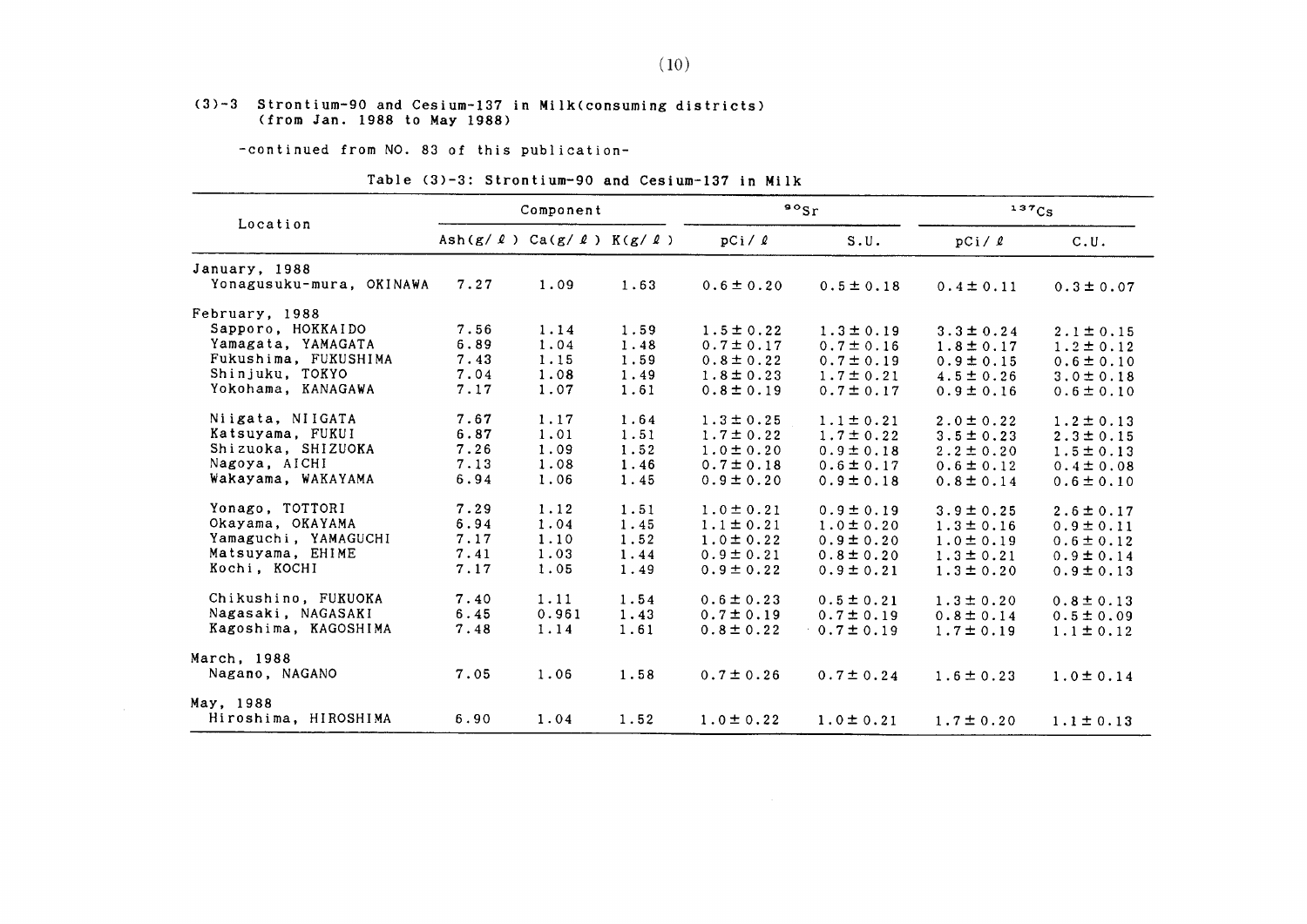#### (4)-1 Strontium-90 and Cesium-137 in Vegetables(producing districts) (from Nov.1987 to May1988)

-COntinued from NO.83 0f this publication-

|  |  | Table (4)-1: Strontium-90 and Cesium-137 in Vegetables |  |  |  |  |
|--|--|--------------------------------------------------------|--|--|--|--|
|--|--|--------------------------------------------------------|--|--|--|--|

| Component                        |        |                      | $\bullet$ osr |                | 137Cs                |                 |                 |
|----------------------------------|--------|----------------------|---------------|----------------|----------------------|-----------------|-----------------|
| Location                         | Ash(x) | $Ca(g/Kg)$ $K(g/Kg)$ |               | pCi/Kg         | S.U.                 | pCi/Kg          | C.U.            |
| (Japanese radish)                |        |                      |               |                |                      |                 |                 |
| November, 1987                   |        |                      |               |                |                      |                 |                 |
| Tamayama-mura, IWATE             | 0.585  | 0.328                | 2.62          | $1.9 \pm 0.28$ | $5.7 \pm 0.84$       | $0.1 \pm 0.12$  | $0.05 \pm 0.05$ |
| Kanuma, TOCHIGI                  | 0.435  | 0.258                | 1.83          | $11 \pm 0.6$   | $\pm 2.3$<br>41      | $0.8 \pm 0.20$  | $0.5 \pm 0.11$  |
| December, 1987                   |        |                      |               |                |                      |                 |                 |
| Kosugi-machi, TOYAMA             | 0.479  | 0.261                | 1.94          | $0.6 \pm 0.26$ | $2.1 \pm 1.0$        | $0.2 \pm 0.18$  | $0.1 \pm 0.09$  |
| Usa, OOITA                       | 0.540  | 0.204                | 2.64          | $2.9 \pm 0.35$ | $14 \pm 1.7$         | $0.2 \pm 0.12$  | $0.1 \pm 0.04$  |
| January, 1988                    |        |                      |               |                |                      |                 |                 |
| Hiroshima, HIROSHIMA             | 0.403  | 0.209                | 1.76          | $1.0 \pm 0.24$ | $\pm$ 1.1<br>5.      | $0.4 \pm 0.13$  | $0.2 \pm 0.07$  |
| Yuya-machi, YAMAGUCHI            | 0.514  | 0.283                | 2.24          | $1.1 \pm 0.26$ | $3.8 \pm 0.92$       | $0.0 \pm 0.14$  | $0.0 \pm 0.06$  |
| Kubokawa-machi, KOCHI            | 0.540  | 0.402                | 2.07          | $12 \pm 0.6$   | $30 \pm 1.5$         | $0.4 \pm 0.15$  | $0.2 \pm 0.07$  |
| February, 1988                   |        |                      |               |                |                      |                 |                 |
| Takane-machi, YAMANASHI          | 0.634  | 0.399                | 2.61          | $1.6 \pm 0.32$ | $3.9 \pm 0.81$       | $0.1 \pm 0.14$  | $0.1 \pm 0.05$  |
|                                  |        |                      |               |                |                      |                 |                 |
| May, 1988<br>Tahara-machi, AICHI | 0.621  | 0.168                | 2.97          | $1.7 \pm 0.26$ | $10-10$<br>$\pm$ 1.5 | $0.01 \pm 0.09$ | $0.0 \pm 0.03$  |
|                                  |        |                      |               |                |                      |                 |                 |
| (Cabbage)                        |        |                      |               |                |                      |                 |                 |
| January, 1988                    |        |                      |               |                |                      |                 |                 |
| Kumatori-machi, OSAKA            | 0.568  | 0.366                | 2.19          | $2.1 \pm 0.33$ | $5.9 \pm 0.91$       | $0.1 \pm 0.16$  | $0.1 \pm 0.07$  |
| (Spinach)                        |        |                      |               |                |                      |                 |                 |
| December, 1987                   |        |                      |               |                |                      |                 |                 |
| Toyama, TOYAMA                   | 1.83   | 0.900                | 6.96          | ± 0.6<br>13    | 15<br>± 0.7          | $1.9 \pm 0.25$  | $0.3 \pm 0.04$  |
| January, 1988                    |        |                      |               |                |                      |                 |                 |
| Takane-machi, YAMANASHI          | 2.25   | 0.506                | 10.1          | $3.1 \pm 0.39$ | $6.0 \pm 0.77$       | $0.3 \pm 0.15$  | $0.03 \pm 0.01$ |
| Hiroshima, HIROSHIMA             | 1.38   | 0.561                | 6.21          | $1.0 \pm 0.27$ | $1.8 \pm 0.49$       | $0.4 \pm 0.17$  | $0.1 \pm 0.03$  |
| Yuya-machi, YAMAGUCHI            | 1.63   | 0.479                | 7.71          | $1.5 \pm 0.29$ | $3.1 \pm 0.61$       | $0.4 \pm 0.16$  | $0.1 \pm 0.02$  |
| Kubokawa-machi, KOCHI            | 1.96   | 1.09                 | 7.80          | $16 \pm 0.7$   | $\pm 0.7$<br>15      | $0.9 \pm 0.19$  | $0.1 \pm 0.02$  |
| May, 1988                        |        |                      |               |                |                      |                 |                 |
| Tahara-machi, AICHI              | 1.54   | 0.463                | 7.15          | $1.5 \pm 0.29$ | $3.3 \pm 0.63$       | $0.2 \pm 0.11$  | $0.02 \pm 0.02$ |
|                                  |        |                      |               |                |                      |                 |                 |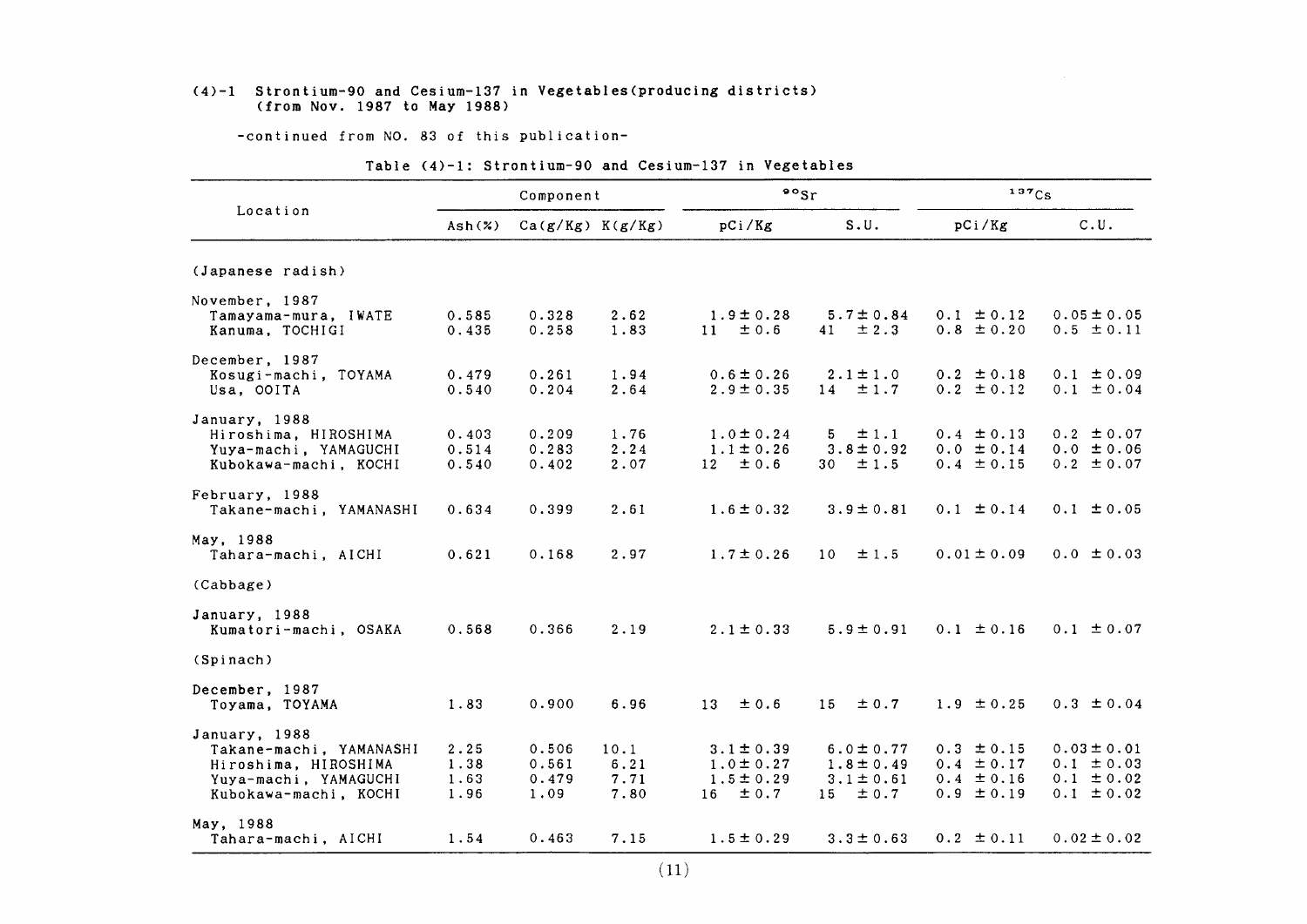|                      |        | Component            |      | $\frac{90}{5}$  |                | 137C <sub>S</sub> |                |
|----------------------|--------|----------------------|------|-----------------|----------------|-------------------|----------------|
| Location             | Ash(x) | $Ca(g/Kg)$ $K(g/Kg)$ |      | pCi/Kg          | S.U.           | pCi/Kg            | C.U.           |
| (Chinese cabbage)    |        |                      |      |                 |                |                   |                |
| November, 1987       |        |                      |      |                 |                |                   |                |
| Tamayama-mura, IWATE | 0.489  | 0.359                | 2.06 | $3.5 \pm 0.34$  | $9.6 \pm 0.96$ | $1.5 \pm 0.22$    | $0.7 \pm 0.10$ |
| Kanuma, TOCHIGI      | 0.642  | 0.445                | 2.48 | 37<br>$\pm 1.0$ | $82 \pm 2.3$   | $1.8 \pm 0.24$    | $0.7 \pm 0.10$ |
| December, 1987       |        |                      |      |                 |                |                   |                |
| Usa, OOITA           | 0.588  | 0.367                | 2.37 | $2.3 \pm 0.35$  | $6.1 \pm 0.94$ | $0.2 \pm 0.12$    | $0.1 \pm 0.05$ |

 $\mathcal{L}_{\mathcal{A}}$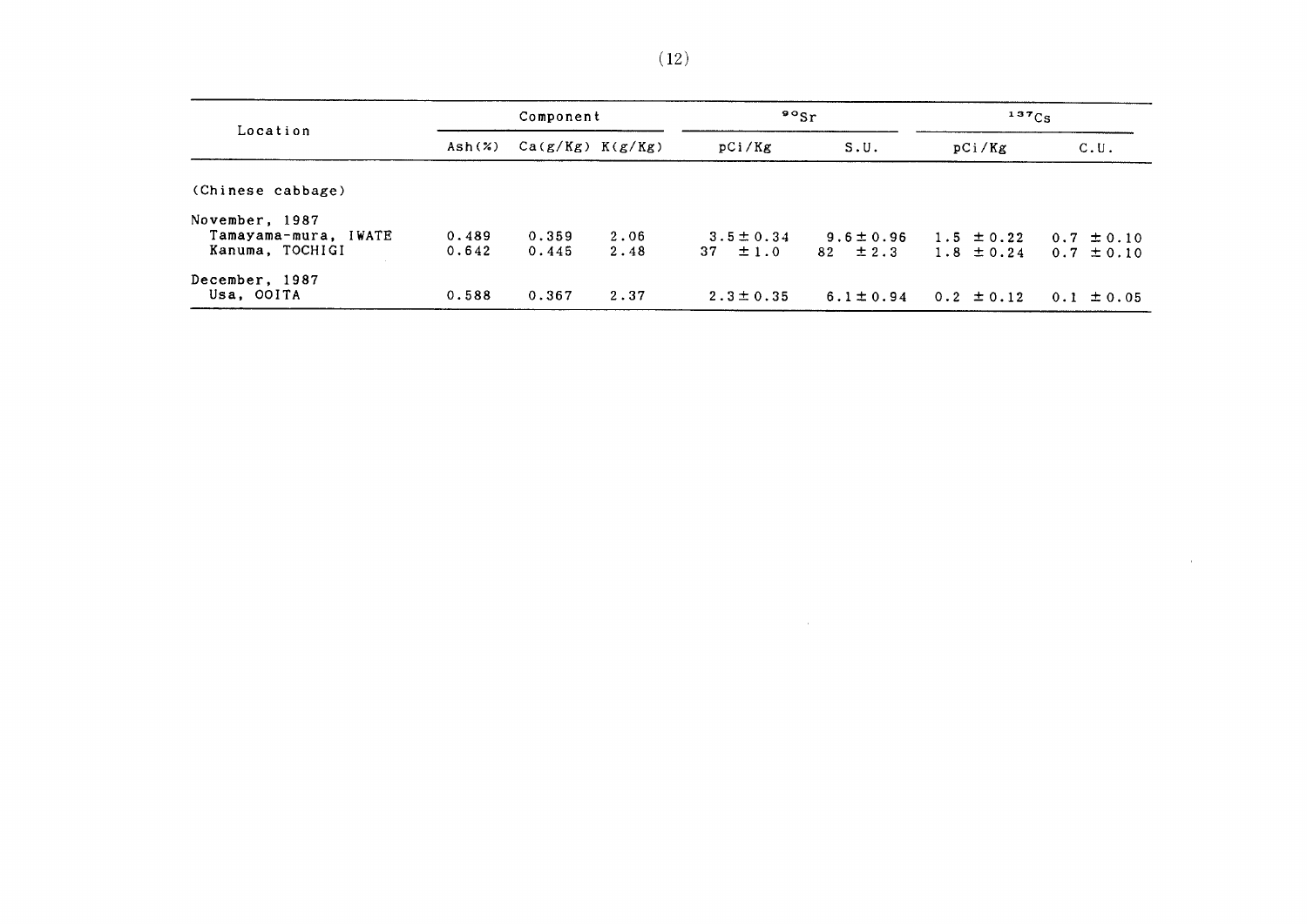#### $(4)-2$  Strontium-90 and Cesium-137 in Vegetables(consuming districts) (from Nov.1987 to Feb.1988)

-COntinued from NO.83 0f this publication-

|                                                |              | Component            |              | $\cdot$ $\cdot$ $\cdot$ $\cdot$  |                                  | 137Cs                            |                                  |
|------------------------------------------------|--------------|----------------------|--------------|----------------------------------|----------------------------------|----------------------------------|----------------------------------|
| Location                                       | Ash(x)       | $Ca(g/Kg)$ $K(g/Kg)$ |              | pCi/Kg                           | S.U.                             | pCi/Kg                           | C.U.                             |
| (Japanese radish)                              |              |                      |              |                                  |                                  |                                  |                                  |
| January, 1988<br>Nagasaki, NAGASAKI            | 0.492        | 0.244                | 2.20         | $2.1 \pm 0.36$                   | $\pm$ 1.5<br>8                   | $0.1 \pm 0.14$                   | $0.1 \pm 0.06$                   |
| February, 1988<br>Yokohama, KANAGAWA           | 0.413        | 0.162                | 1.74         | $0.2 \pm 0.21$                   | $\pm$ 1.3<br>$\mathbf{1}$        | $0.2 \pm 0.15$                   | $0.1 \pm 0.09$                   |
| (Spinach)                                      |              |                      |              |                                  |                                  |                                  |                                  |
| November, 1987<br>Kyoto, KYOTO<br>Osaka, OSAKA | 1.41<br>1.60 | 1.26<br>0.833        | 3.97<br>6.74 | $3.9 \pm 0.38$<br>$4.1 \pm 0.39$ | $3.1 \pm 0.30$<br>$4.9 \pm 0.47$ | $1.0 \pm 0.21$<br>$0.4 \pm 0.15$ | $0.3 \pm 0.05$<br>$0.1 \pm 0.02$ |
| January, 1988<br>Nagasaki, NAGASAKI            | 1.29         | 0.489                | 5.82         | $1.5 \pm 0.30$                   | $3.1 \pm 0.62$                   | $0.5 \pm 0.13$                   | $0.1 \pm 0.02$                   |
| February, 1988<br>Yokohama, KANAGAWA           | 1.60         | 0.580                | 7.36         | $8.9 \pm 0.54$                   | $\pm 0.9$<br>15                  | $0.5 \pm 0.18$                   | $0.1 \pm 0.02$                   |

#### Table (4)-2: Strontium-90 and Cesium-137 in Vegetables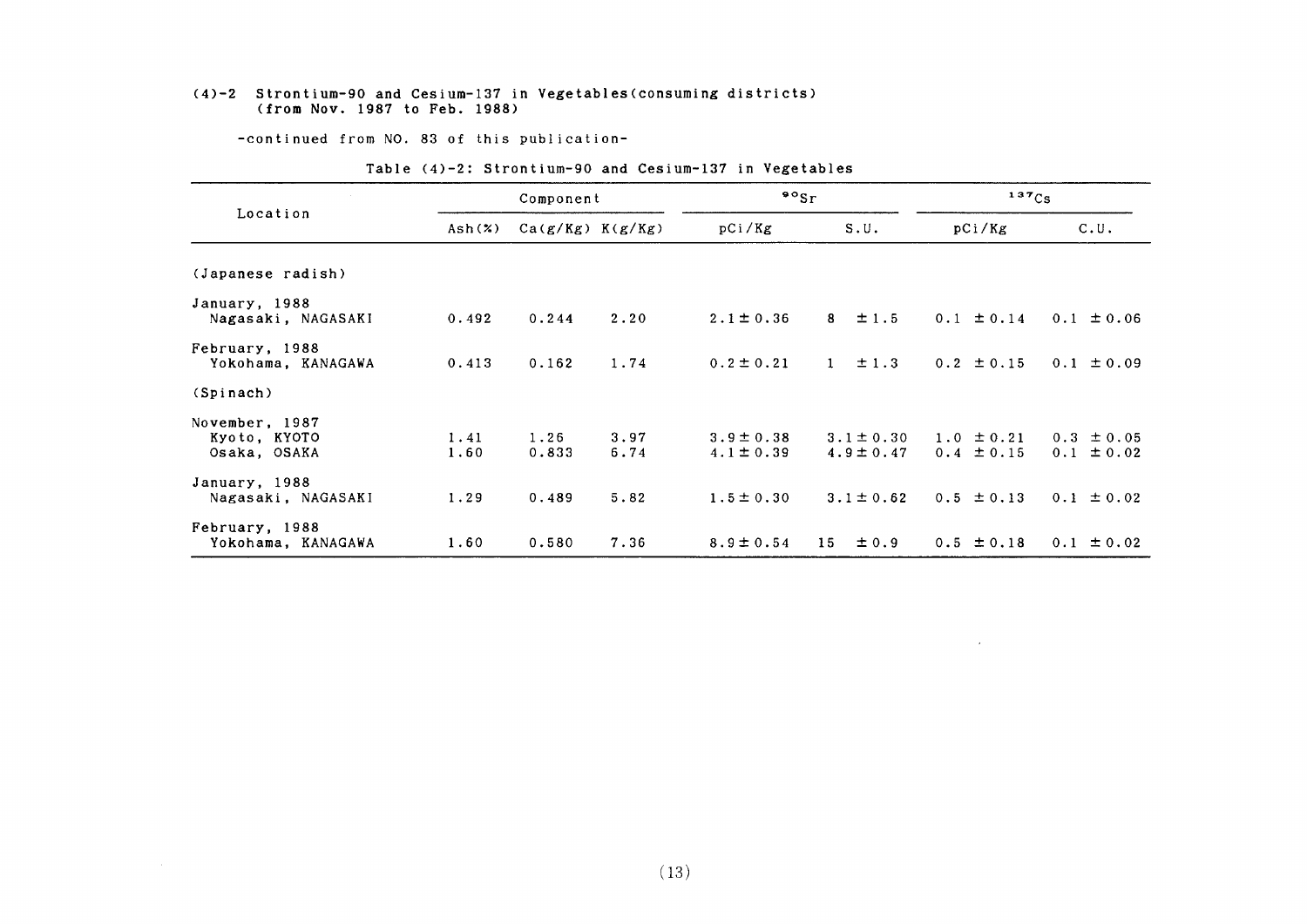#### (5) Strontium-90 and Cesium-137in Sea Fish (from Nov.1987 to Mar.1988)

-COntinued from NO.83 0f this publication-

#### Table (5): Strontium-90 and Cesium-137 in Sea Fish

|                                                                           |                          | Component            |      | $\bullet \circ$ <sub>Sr</sub> |                 | 137C <sub>S</sub> |                |
|---------------------------------------------------------------------------|--------------------------|----------------------|------|-------------------------------|-----------------|-------------------|----------------|
| Location                                                                  | $\text{Ash}(\mathbf{x})$ | $Ca(g/Kg)$ $K(g/Kg)$ |      | pCi/Kg                        | S.U.            | pCi/Kg            | C.U.           |
| (Trachurus japonicus)<br>December, 1987<br>Odawara, KANAGAWA              | 1.41                     | 0.360                | 4.53 | $0.0 \pm 0.26$                | $0.0 \pm 0.72$  | ± 0.5<br>10       | $2.3 \pm 0.11$ |
| (Limanda herzensteini)<br>February, 1988<br>Ootake, HIROSHIMA             | 2.92                     | 3.74                 | 3.77 | $0.7 \pm 0.24$                | $0.2 \pm 0.06$  | $3.5 \pm 0.31$    | $0.9 \pm 0.08$ |
| (Scomber japonicus)<br>November, 1987<br>Kyoto, KYOTO                     | 1.23                     | 1.05                 | 2.78 | $0.0 \pm 0.19$                | $0.0 \pm 0.18$  | $6.2 \pm 0.39$    | $2.2 \pm 0.14$ |
| January, 1988<br>Sakaiminato, TOTTORI                                     | 1.32                     | 0.633                | 3.13 | $0.1 \pm 0.22$                | $0.2 \pm 0.35$  | $6.3 \pm 0.40$    | $2.0 \pm 0.13$ |
| (Caesio chrysozonus cuvier)<br>November, 1987<br>Yonagusuku-mura, OKINAWA | 3.85                     | 8.95                 | 4.14 | $0.4 \pm 0.22$                | $0.04 \pm 0.02$ | $5.2 \pm 0.38$    | $1.3 \pm 0.09$ |
| (Sebastes inermis)<br>March, 1988<br>Ajisu-machi, YAMAGUCHI               | 4.70                     | 13.0                 | 3.46 | $0.7 \pm 0.27$                | $0.1 \pm 0.02$  | $5.1 \pm 0.38$    | $1.5 \pm 0.11$ |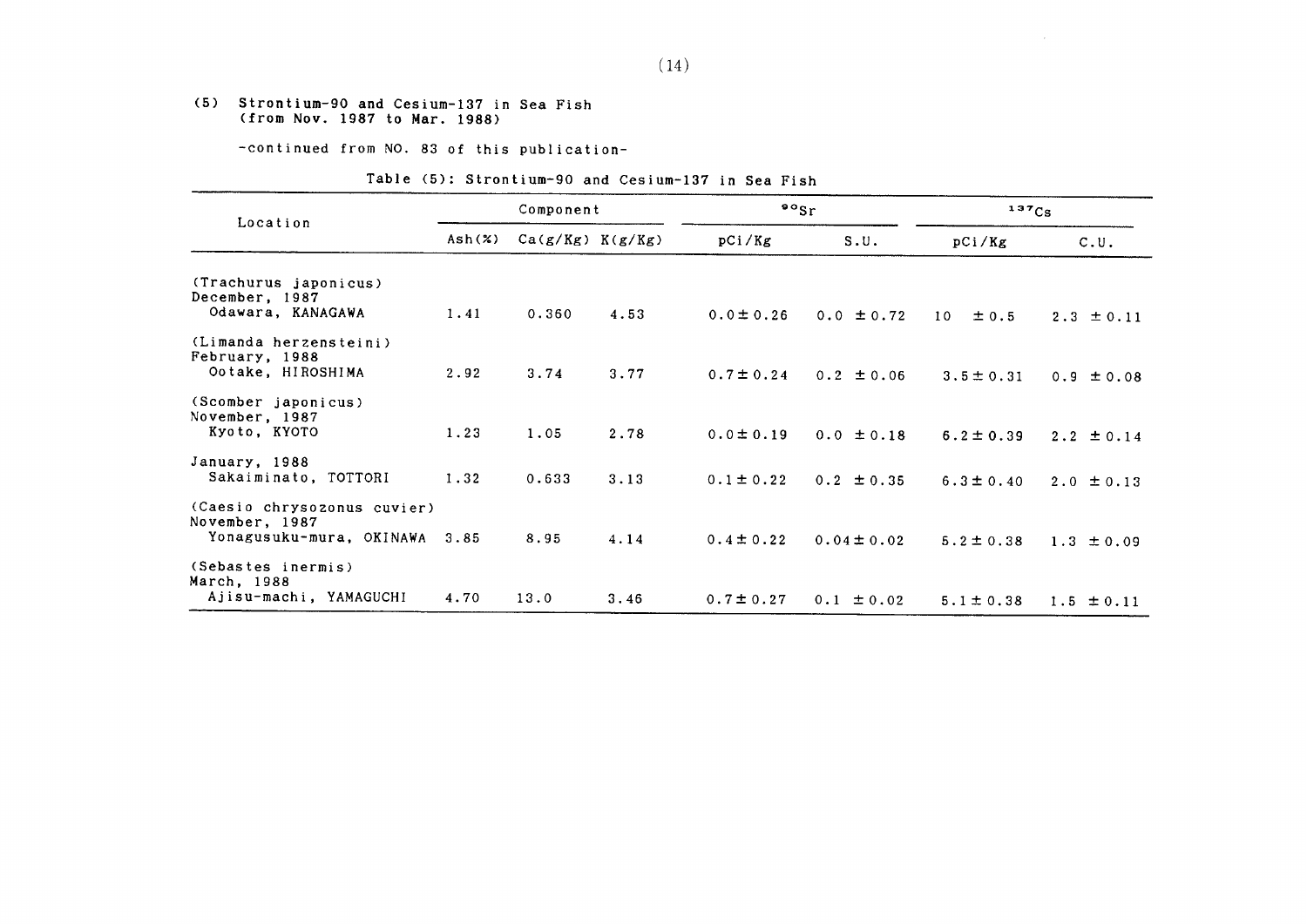| Japanese name | English name          | Scientific name           |
|---------------|-----------------------|---------------------------|
| Aji           | Horse mackerel        | Trachurus japonicus       |
| Karei         | Flatfish              | Limanda herzensteini      |
| Saba          | Common mackerel       | Scomber japonicus         |
| Takasago      | Black-tipped fusilier | Caesio chrysozonus cuvier |
| Mebaru        | Black Rockfish        | Sebastes inermis          |

Sea F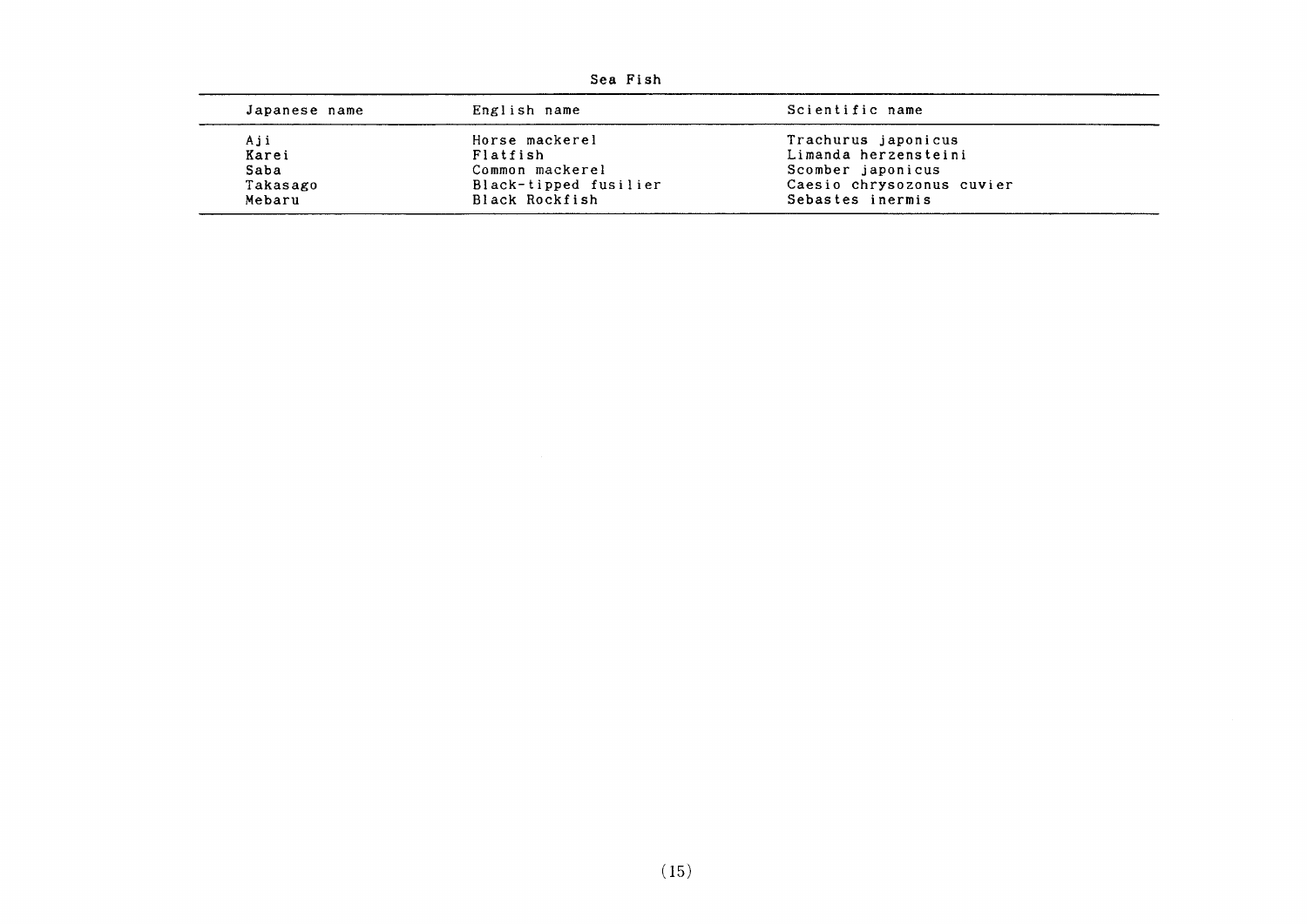#### (6) Strontium-90 and Cesium-137in Freshwater Fish (Dec.1987)

-COntinued from NO.83 0f this publication-

| Location                                            |        | Component            |      | $\cdot$ $\cdot$ sr |                | 137C <sub>S</sub> |                |
|-----------------------------------------------------|--------|----------------------|------|--------------------|----------------|-------------------|----------------|
|                                                     | Ash(X) | $Ca(g/Kg)$ $K(g/Kg)$ |      | pCi/Kg             | S.U.           | pCi/Kg            | C.U.           |
| (Carassius auratus)<br>December, 1987<br>Uji, KYOTO | 5.14   | 14.9                 | 3.22 | $36 \pm 1.0$       | $2.4 \pm 0.07$ | $3.6 \pm 0.33$    | $1.1 \pm 0.10$ |

| Table (6): Strontium-90 and Cesium-137 in Freshwater Fish |  |  |  |
|-----------------------------------------------------------|--|--|--|

Freshwater Fish Japanese name **English name** Scientific name Funa Acrucian carp Carassius auratus Acrucian carp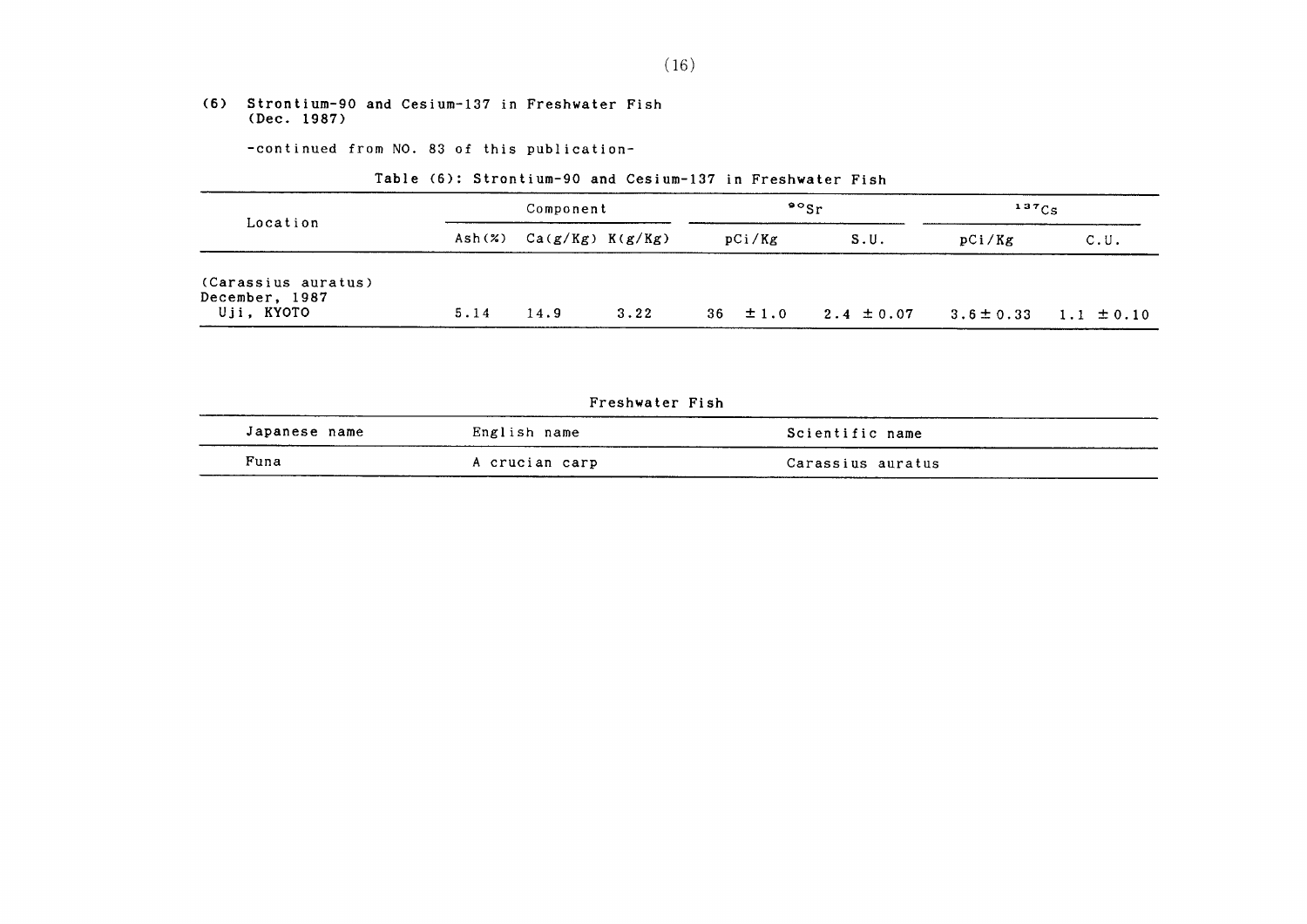#### (7) Strontium-90 and Cesium-137 in Shellfish (Feb.1988)

-COntinued from NO.83 0f this publication-

|                                                                  | Component |                      |      | $\frac{90}{5}$ r |                | $137C_S$       |                |
|------------------------------------------------------------------|-----------|----------------------|------|------------------|----------------|----------------|----------------|
| Location                                                         | Ash $(z)$ | $Ca(g/Kg)$ $K(g/Kg)$ |      | pCi/Kg           | S.U.           | pCi/Kg         | C.U.           |
| (Ostrea gigas)<br>February, 1988<br>Hatsukaichi-machi, HIROSHIMA |           |                      |      |                  |                |                |                |
|                                                                  | 1.68      | 0.535                | 2.33 | $0.2 \pm 0.54$   | $0.3 \pm 1.0$  | $1.3 \pm 0.38$ | $0.5 \pm 0.16$ |
| (Pecter Yessoensis)<br>February, 1988<br>Yamada-machi, IWATE     | 1.94      | 0.299                | 3.39 | $0.0 \pm 0.23$   | $0.0 \pm 0.76$ | $1.8 \pm 0.25$ | $0.5 \pm 0.07$ |

 $\sim 10^{-1}$ 

 $\mathcal{L}(\mathcal{A})$  and  $\mathcal{L}(\mathcal{A})$ 

#### Table (7): Strontium-90 and Cesium-137 in Shellfish

Shellfish

| Japanese name | English name | Scientific name   |
|---------------|--------------|-------------------|
| Kaki          | Oyster       | Ostrea gigas      |
| Hotategai     | Scallop      | Pecter Yessoensis |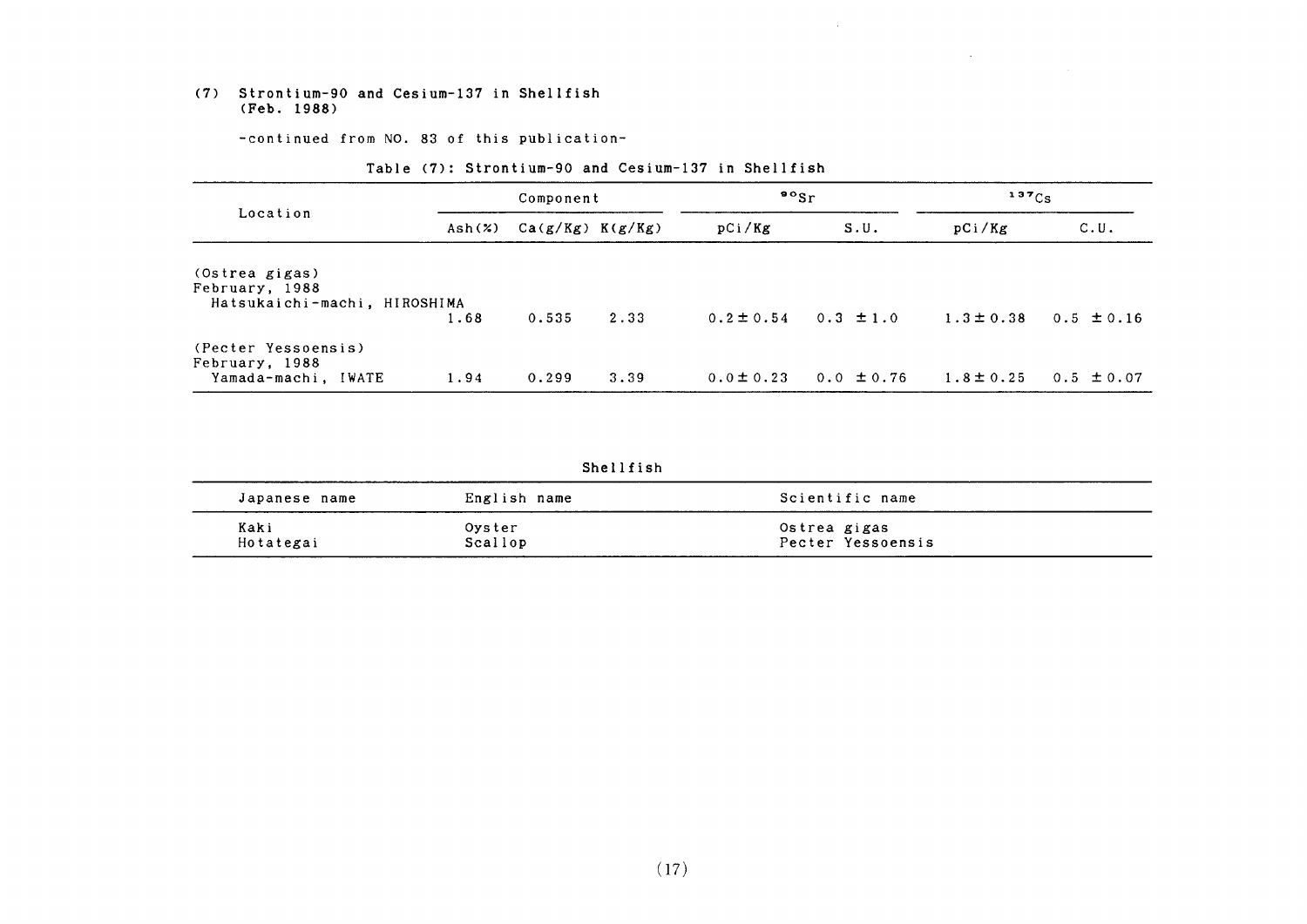#### (8) Strontium-90 and Cesium-137 in Seaweeds (Feb. 1988)

-COntinued from NO.83 0f this publication-

#### Table (8): Strontium-90 and Cesium-137 in Seaweeds

|                                                                         | Component                 |                         |                      | $\frac{90}{5}$ r                                   |                                                    | $137C_S$                                           |                                                    |
|-------------------------------------------------------------------------|---------------------------|-------------------------|----------------------|----------------------------------------------------|----------------------------------------------------|----------------------------------------------------|----------------------------------------------------|
| Location                                                                | $\text{Ash}(\mathcal{Z})$ | $Ca(g/Kg)$ $K(g/Kg)$    |                      | pCi/Kg                                             | S.U.                                               | pCi/Kg                                             | c.u.                                               |
| (Undaria pinnatifida)<br>February, 1988                                 |                           |                         |                      |                                                    |                                                    |                                                    |                                                    |
| Minamichita-machi, AICHI<br>Hiroshima, HIROSHIMA<br>Shimabara, NAGASAKI | 2.66<br>1.20<br>2.99      | 0.753<br>0.345<br>0.780 | 8.68<br>3.29<br>9.99 | $0.8 \pm 0.25$<br>$0.5 \pm 0.25$<br>$0.8 \pm 0.26$ | $1.0 \pm 0.33$<br>$1.3 \pm 0.73$<br>$1.0 \pm 0.33$ | $0.9 \pm 0.22$<br>$0.9 \pm 0.21$<br>$1.2 \pm 0.22$ | $0.1 \pm 0.03$<br>$0.3 \pm 0.07$<br>$0.1 \pm 0.02$ |

|  |  | Seaweeds |  |
|--|--|----------|--|
|--|--|----------|--|

| Japanese name | English name   | Scientific name     |
|---------------|----------------|---------------------|
| Wakame        | Wakame seaweed | Undaria pinnatifida |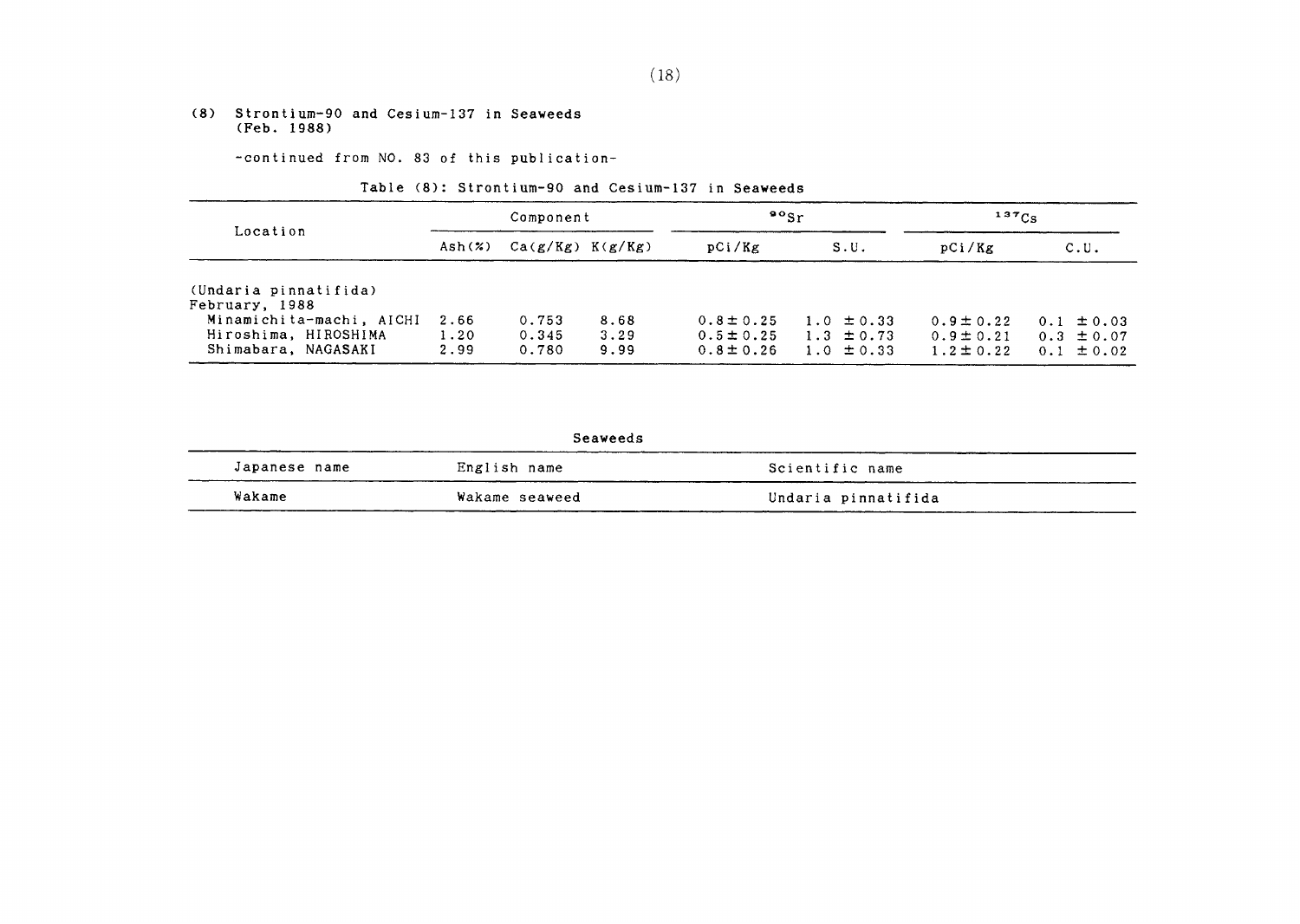Total Diet \* \* \* \* \* \*



 $Fig. 1$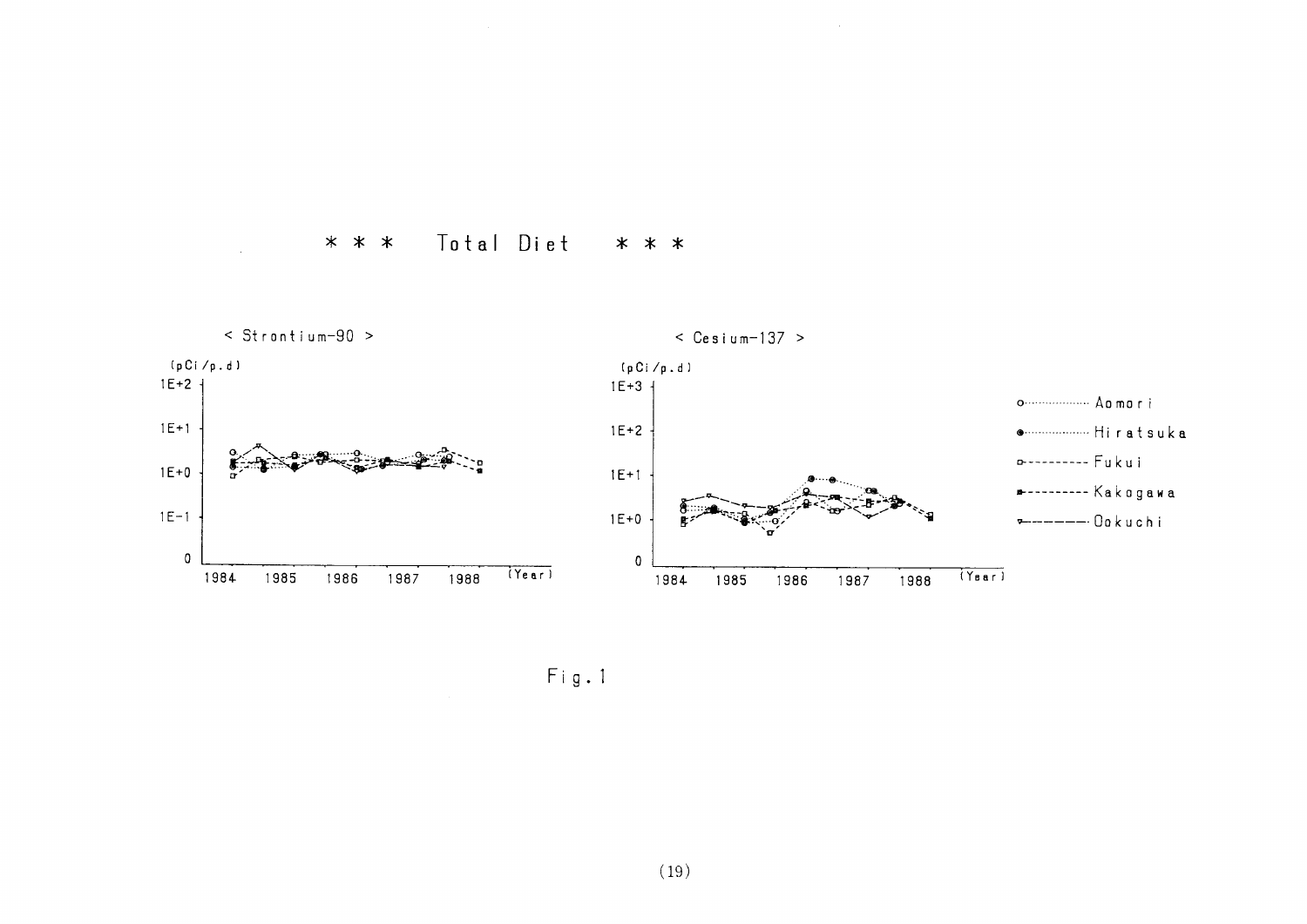Rice (producing districts) \* \* \* \* \* \*



 $Fig. 2-1$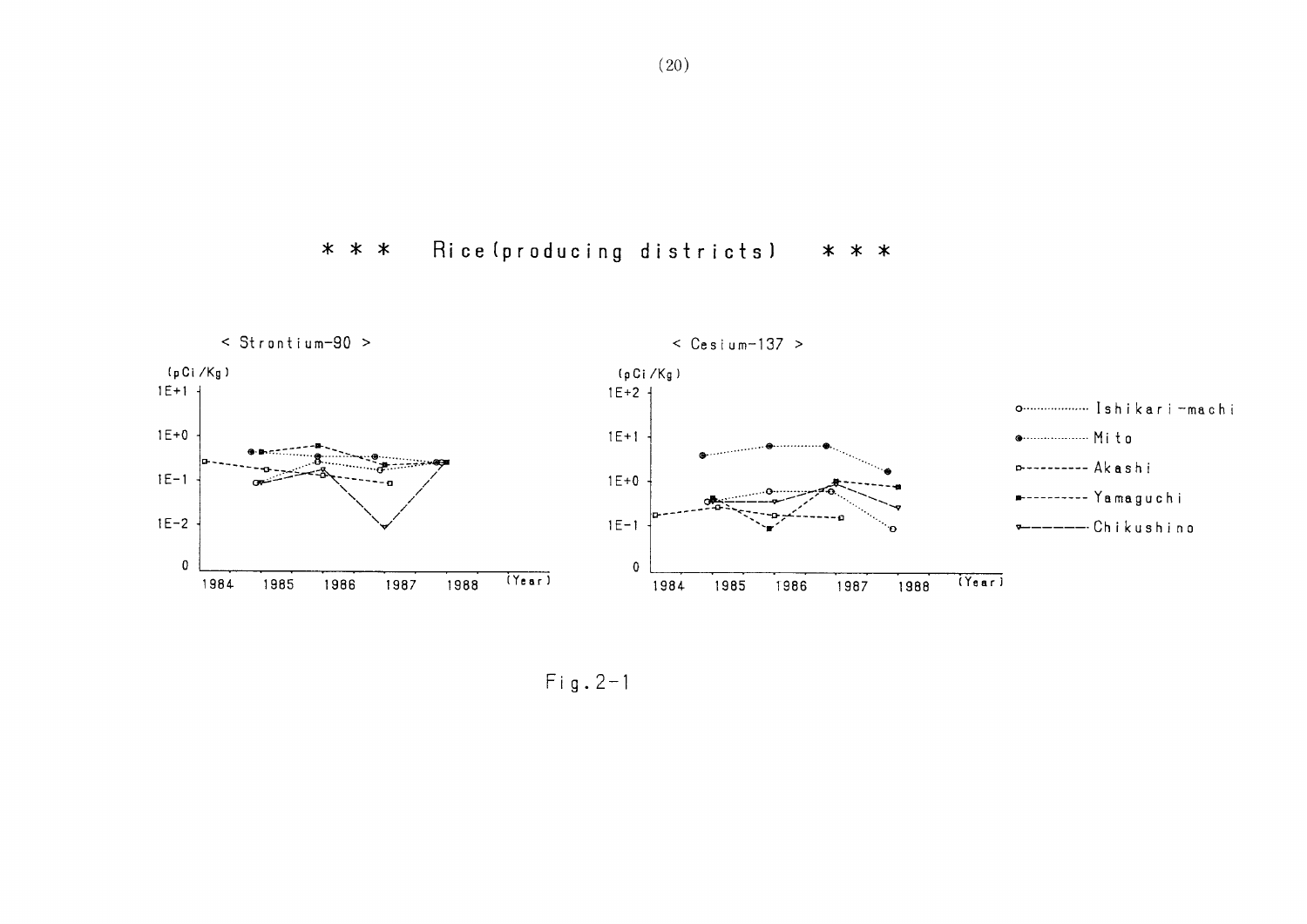



 $\sim 10^7$ 

 $Fig. 2-2$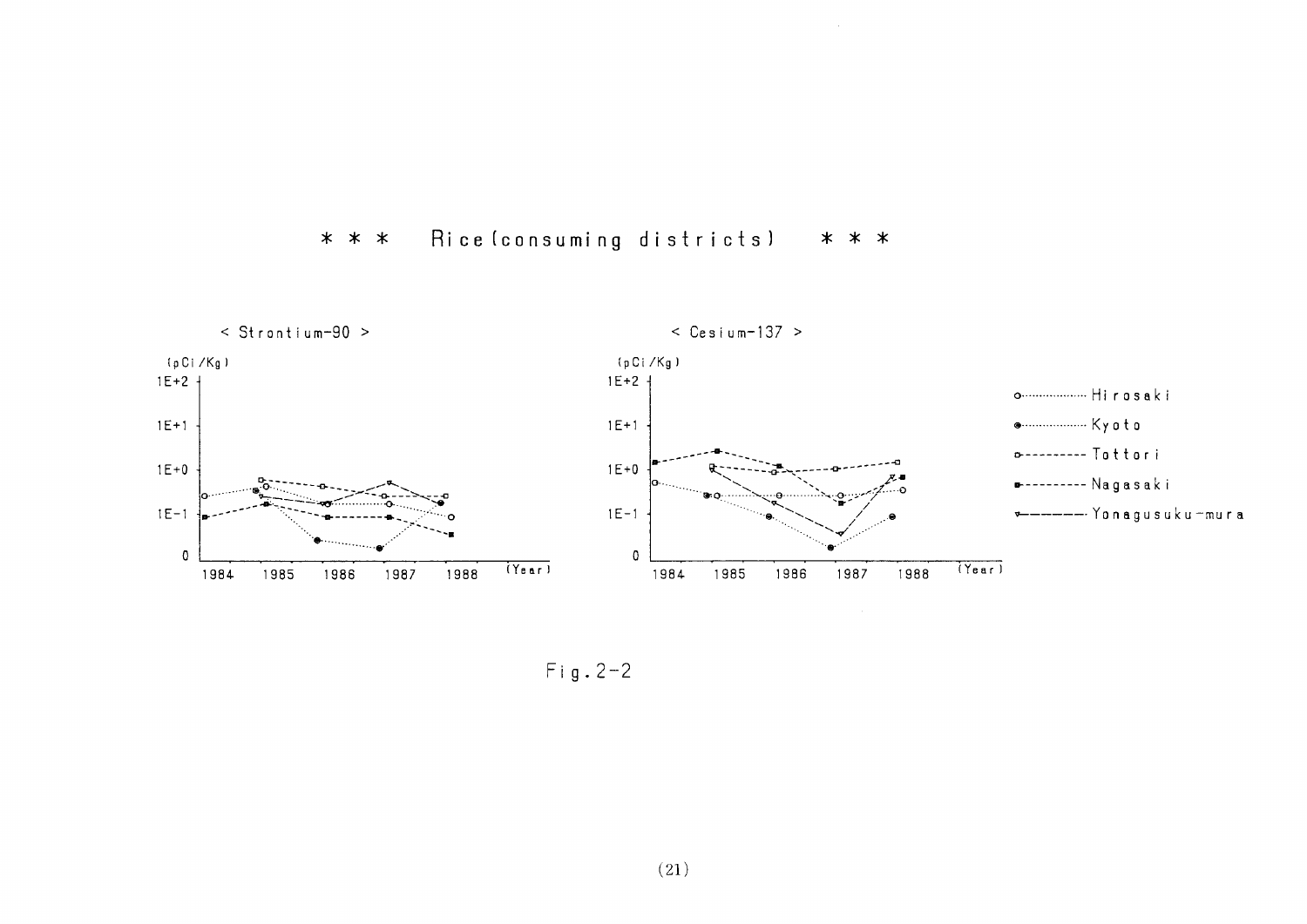

 $\sim$ 



 $Fig. 3-1$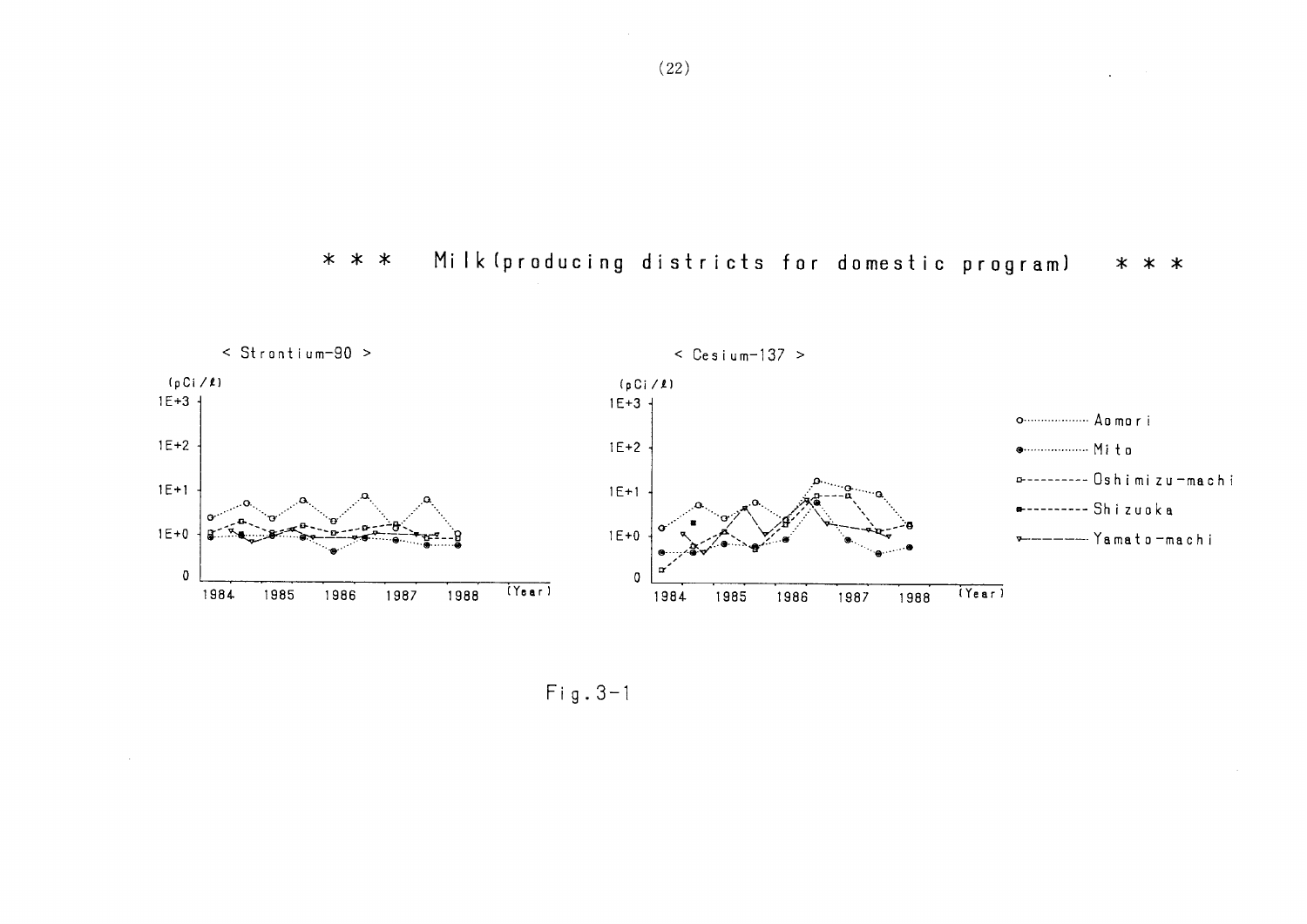

#### Milk (producing districts for WHO program)  $* * *$ \* \* \*

 $\sim$   $\sim$ 

 $Fig. 3-2$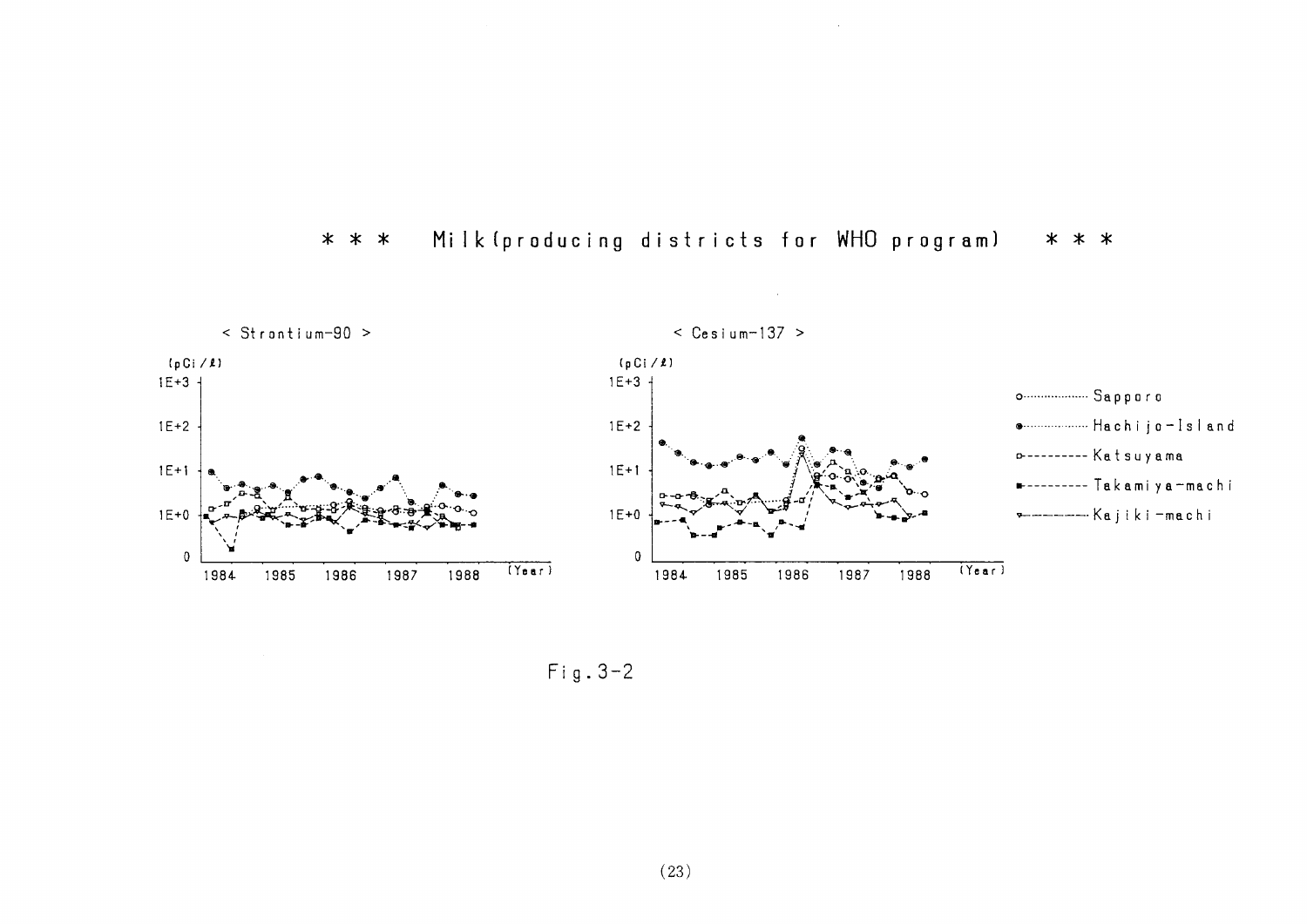#### Milk (consuming districts) \* \* \* \* \* \*



 $Fig. 3-3$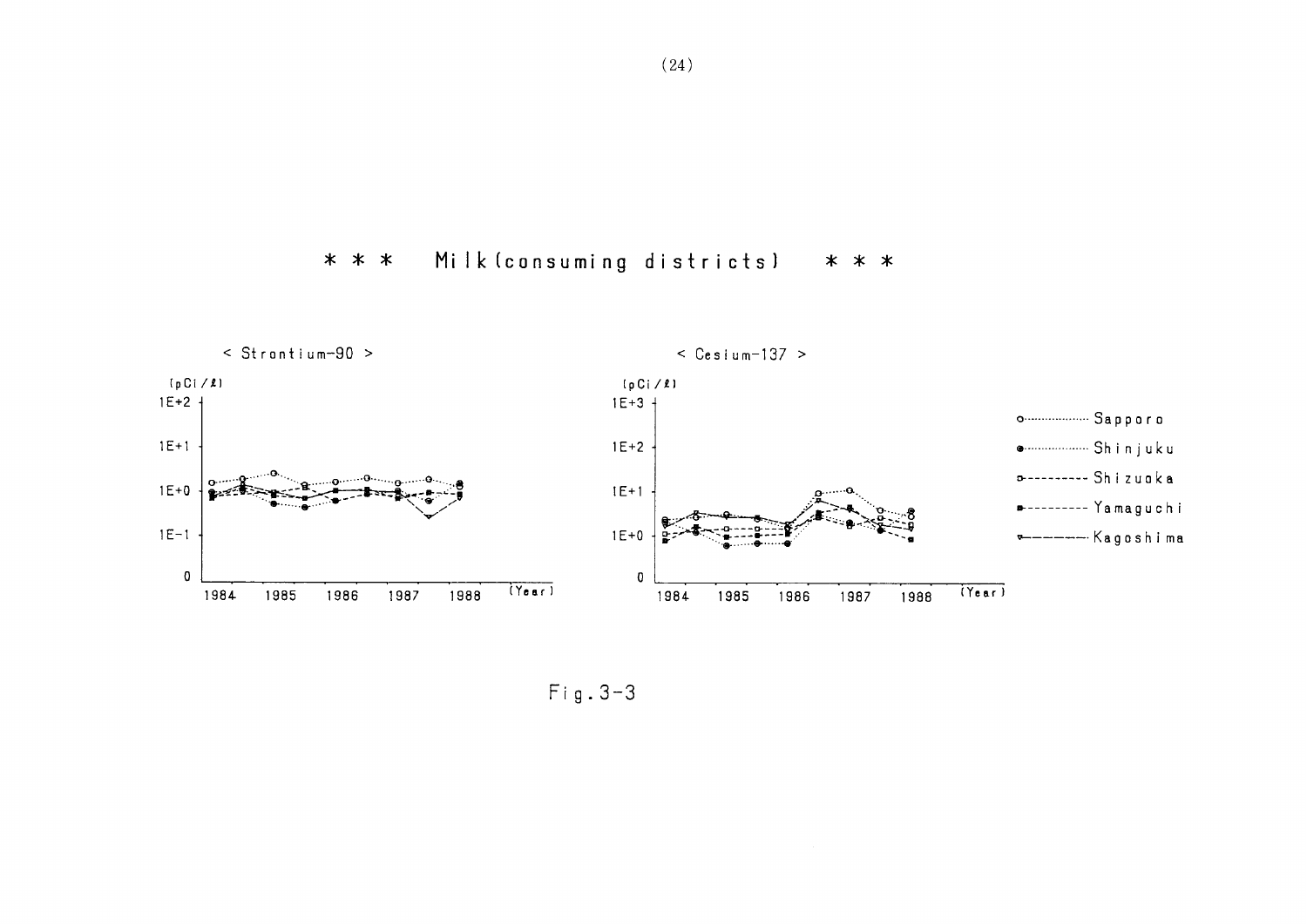



 $Fig. 4-1$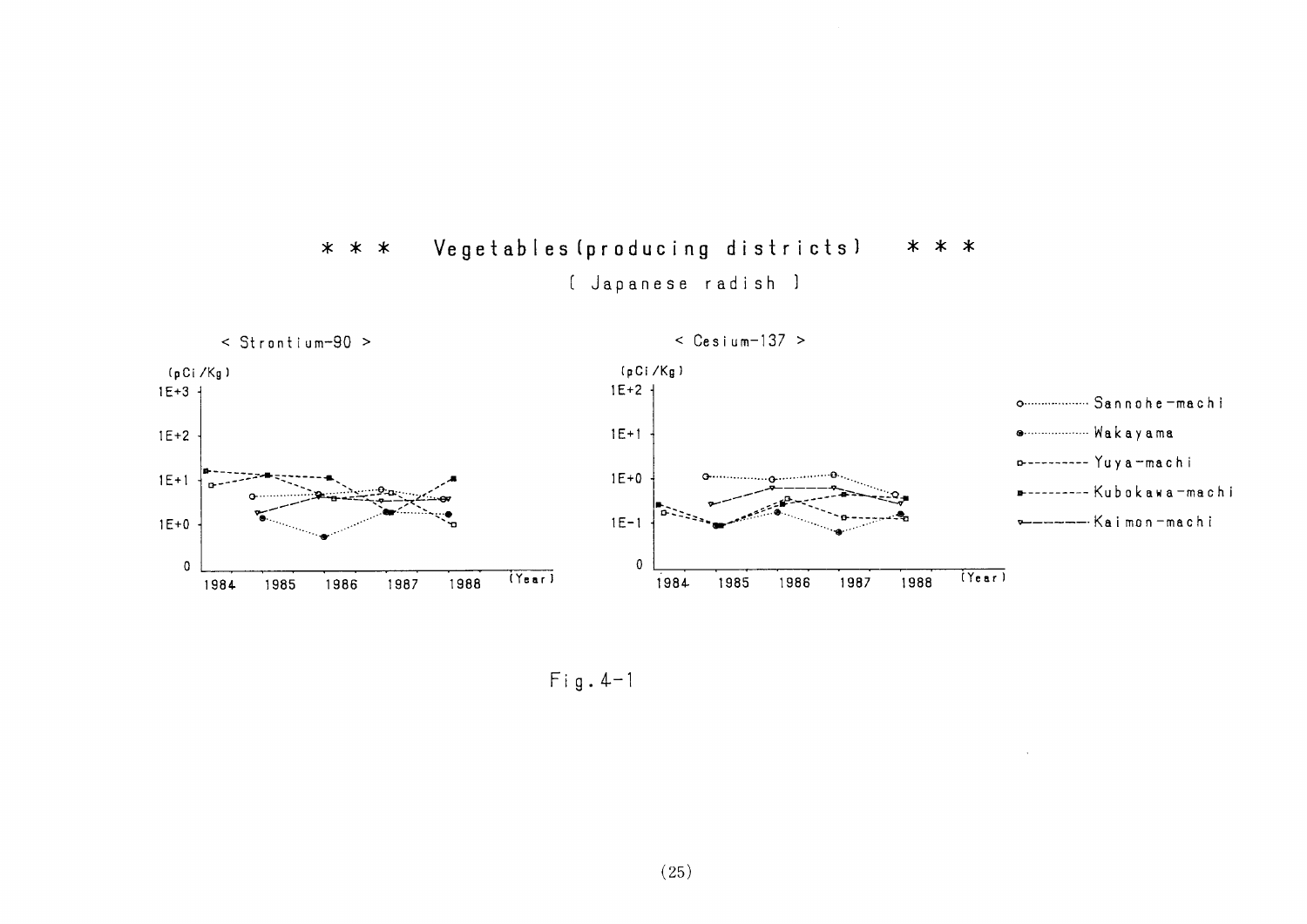Vegetables (consuming districts)  $* * *$ \* \* \* [ Japanese radish ]



 $Fig. 4-2$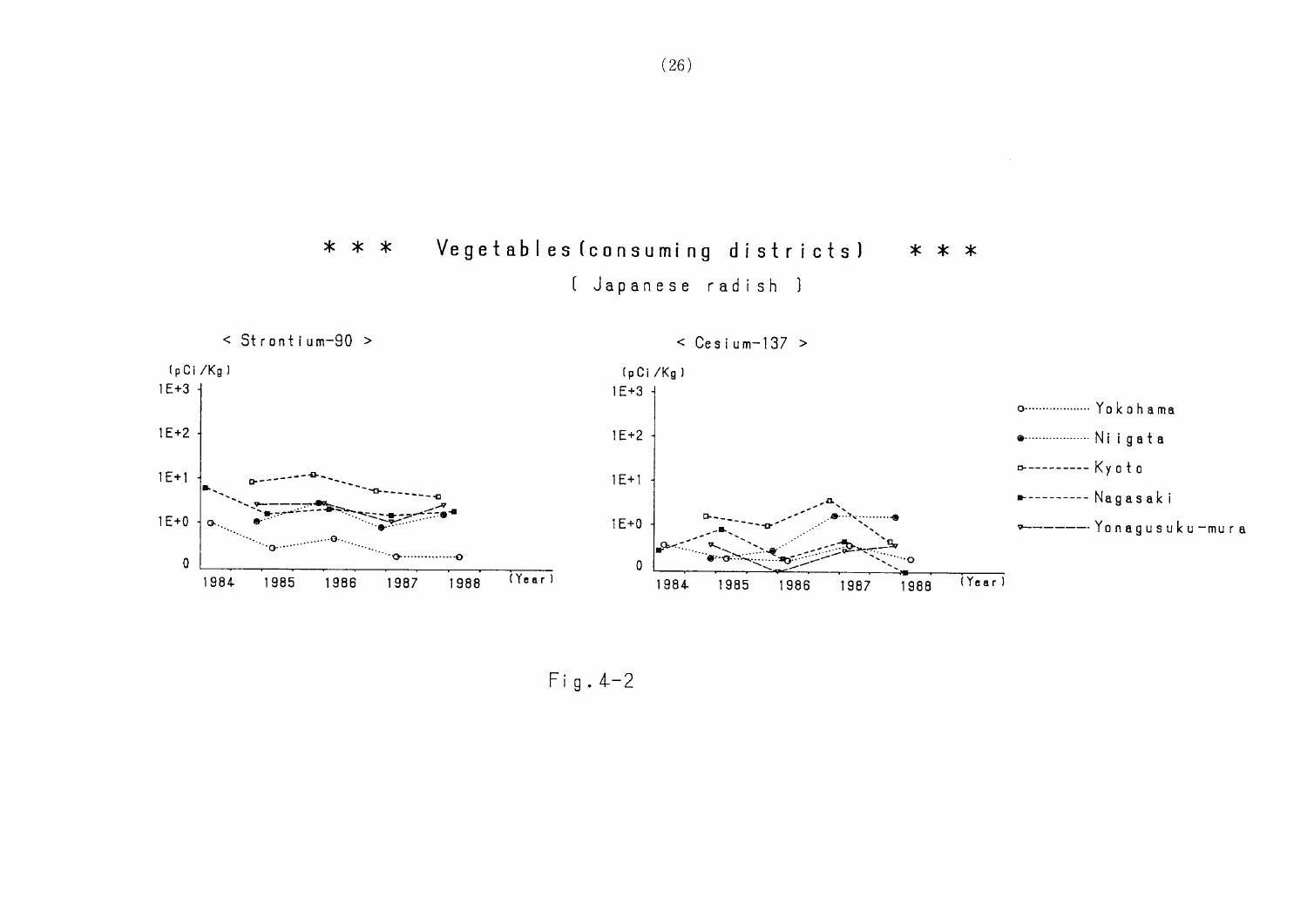

\* \* \*

 $Fig. 5$ 

Sea Fish

 $* * *$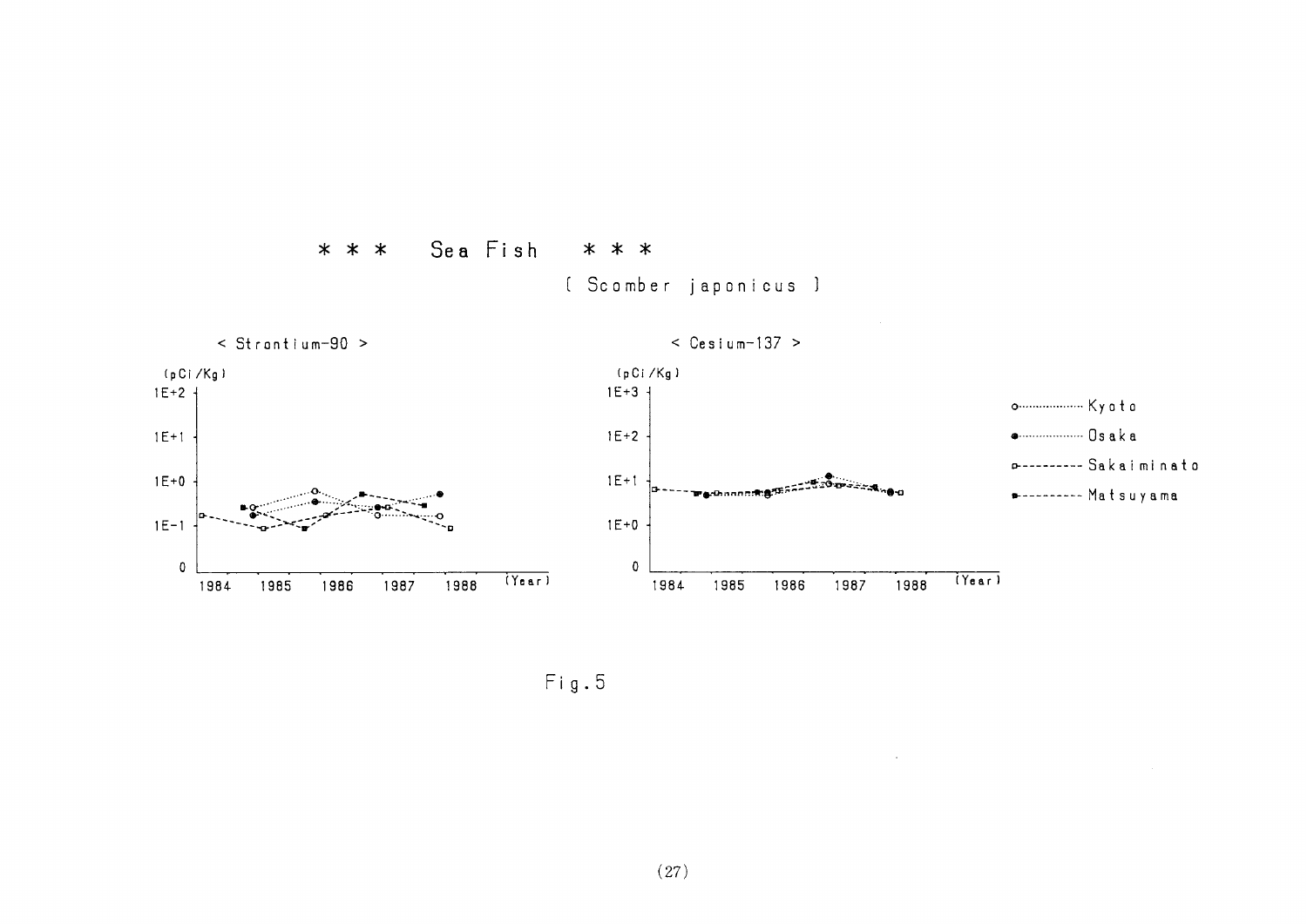

 $Fig. 6$ 

 $* * *$ 

Seaweeds

\* \* \*